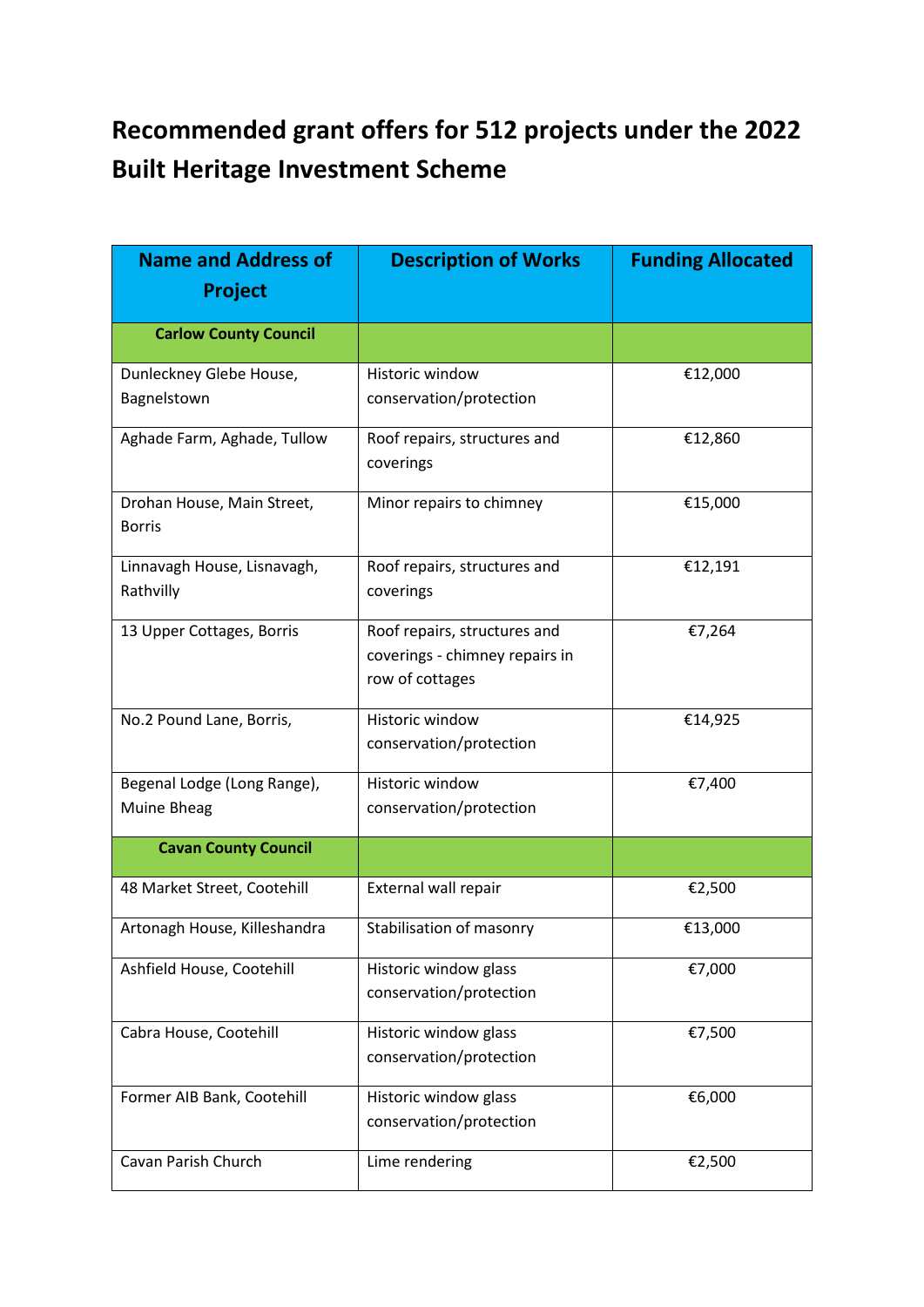| Foy's Mill, Shercock                              | Stabilisation of masonry                                  | €6,000  |
|---------------------------------------------------|-----------------------------------------------------------|---------|
| Stable Buildings, Stradone<br>Demesne             | External wall repair                                      | €6,000  |
| Killeshandra Church of Ireland                    | Historic window glass<br>conservation/protection          | €4,500  |
| Knockatudor Mill, Stradone                        | Historic window glass<br>conservation/protection          | €5,500  |
| Loreto College, Cavan                             | Historic window glass<br>conservation/protection          | €6,000  |
| 1 Farnham Street, Cavan                           | Historic window glass<br>conservation/protection          | €4,000  |
| St. Brigid's Church, Killygarry,                  | External wall repair                                      | €6,500  |
| Former Templeport Rectory Hay<br>Loft, Templeport | Rainwater goods<br>repair/replacement                     | €5,000  |
| Drung Parish Church                               | Historic window glass<br>conservation/protection          | €8,000  |
| The Royal School, Cavan                           | Historic window glass<br>conservation/protection          | €6,000  |
| <b>Clare County Council</b>                       |                                                           |         |
| Stacks, Main St, Ennistymon                       | External joinery repair                                   | €15,000 |
| Glencairn House, Ennis                            | External wall repair                                      | €4,000  |
| <b>Michael Cusack Thatched</b><br>Cottage, Carron | Thatching                                                 | €4,200  |
| Land Steward's House, Clooney<br>House, Quin      | Roof repair, structures &<br>coverings including leadwork | €15,000 |
| Loop Head Lightkeeper's House,<br>Kilbaha         | Structural stability                                      | €13,000 |
| O'Gradys Bar, Tubber                              | Roof repair, structures &<br>coverings including leadwork | €7,500  |
| No 1 Bindon St, Ennis                             | Lime rendering                                            | €15,000 |
| The Store, Tuamgraney                             | Reinstatement of architectural<br>features                | €2,500  |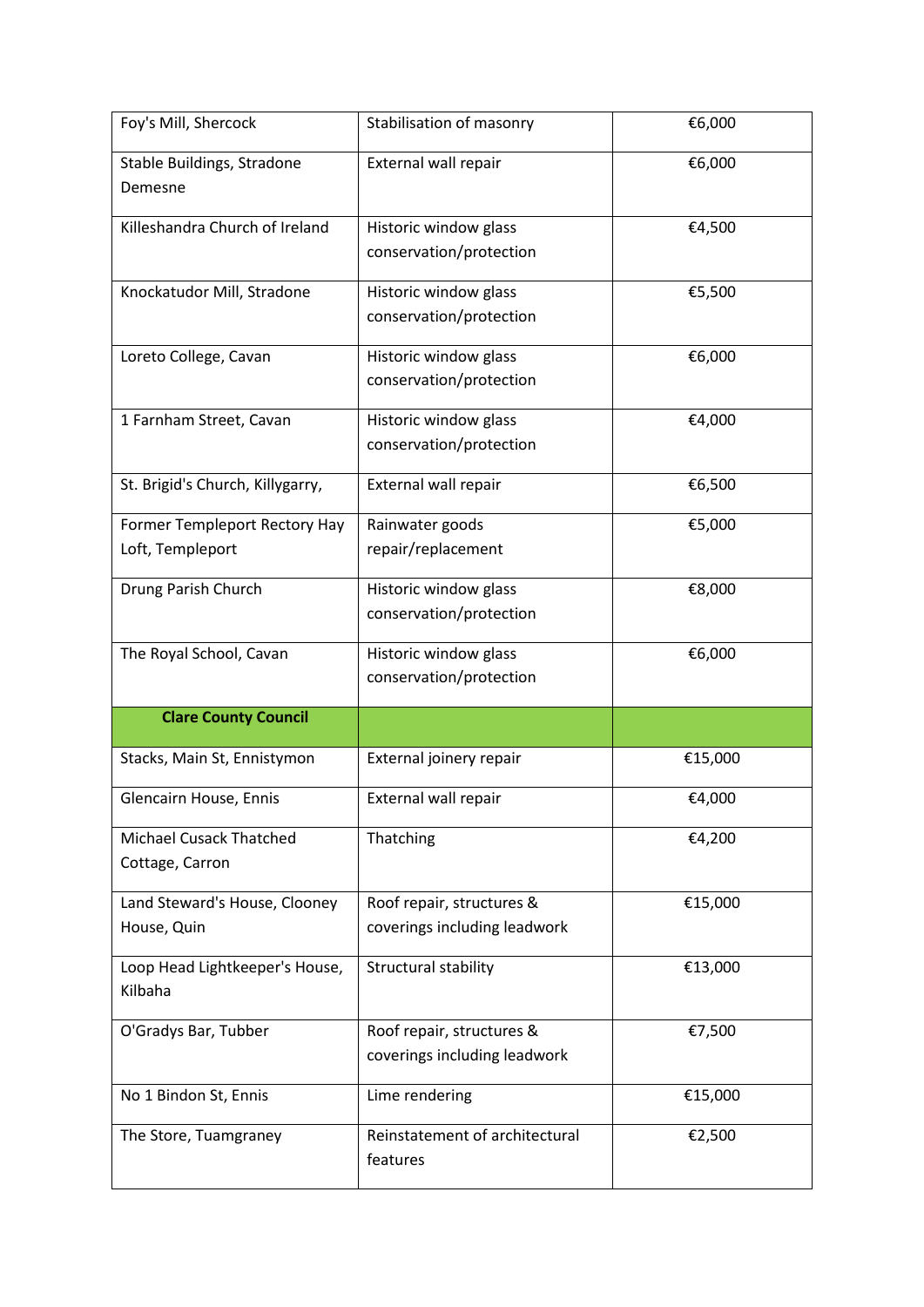| Manus House, Clarecastle                                       | Roof repair, structures &<br>coverings including leadwork | €9,800  |
|----------------------------------------------------------------|-----------------------------------------------------------|---------|
| 44 Abbey Street, Ennis                                         | Roof repair, structures &<br>coverings including leadwork | €10,000 |
| <b>Cork City Council</b>                                       |                                                           |         |
| 18 Myrtle Hill Terrace, Lower<br>Glanmire Road,                | Roof repair, structures &<br>coverings including leadwork | €7,000  |
| 9A Sidney Place, Wellington<br>Road,                           | Reinstatement of architectural<br>features                | €5,000  |
| 20 Myrtle Hill Terrace, Lower<br>Glanmire Road, Tivoli         | External fixture repair                                   | €11,000 |
| Carrigrohane Castle                                            | External joinery repair                                   | €10,000 |
| St. Dominics Meditation Centre,<br>Ennismore, Montenotte       | External fixture repair                                   | €15,000 |
| St. Mary and All Saints Church,<br>Glanmire                    | External wall repair                                      | €10,000 |
| 4 South Terrace, Cork City                                     | External fixture repair                                   | €2,500  |
| Lisheen, Strawberry Hill                                       | External joinery repair                                   | €7,000  |
| 40 South Mall                                                  | Reinstatement of architectural<br>features                | €4,000  |
| 2 Empress Place, Summer Hill                                   | External joinery repair                                   | €7,000  |
| 6 Newenham Terrace, Cork City                                  | Roof repair, structures &<br>coverings including leadwork | €7,000  |
| Holy Trinity Church, Frankfield                                | External wall repair                                      | €15,000 |
| Our Lady of the Rosary Church,<br>Shanakiel                    | Interior decorative repair                                | €6,000  |
| <b>Blarney Walled Gardens, Blarney</b><br><b>Castle Estate</b> | Stabilisation of masonry                                  | €6,500  |
| 5 Clarence Terrace, Summerhill<br>North                        | External joinery repair                                   | €7,000  |
| 37 South Mall, Cork City                                       | Interior decorative repair                                | €8,000  |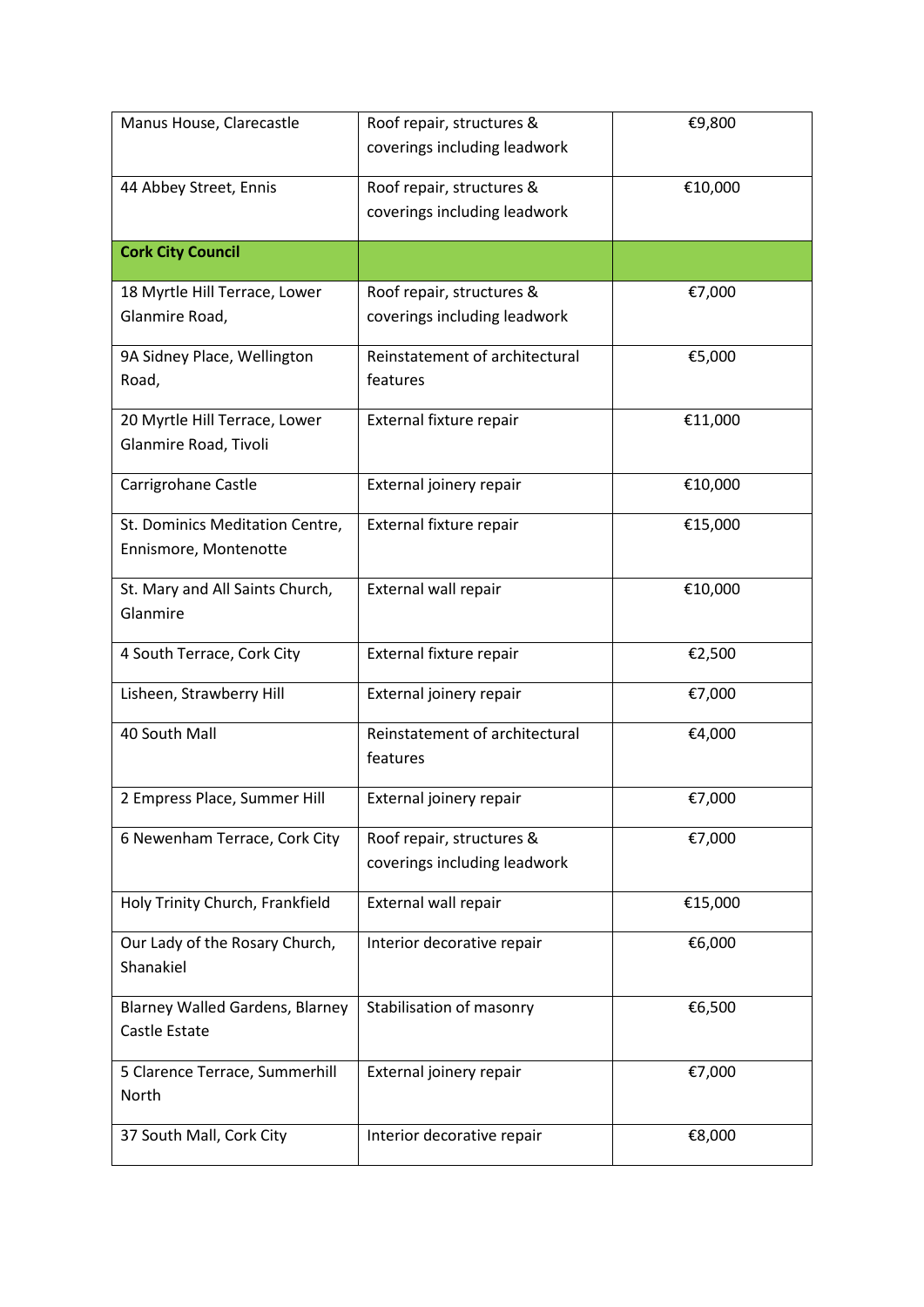| 6 Cornmarket Street                                       | External joinery repair                                                              | €10,000    |
|-----------------------------------------------------------|--------------------------------------------------------------------------------------|------------|
| 1 Morningside, Summerhill<br>South                        | External joinery repair                                                              | €7,000     |
| Cliffmahon, Blackrock                                     | External wall repair                                                                 | €7,000     |
| <b>Cork County Council</b>                                |                                                                                      |            |
| Thatched house, Meelehera,<br>Kanturk,                    | Roof repair, structures &<br>coverings including leadwork                            | €1,000     |
| Doneraile Health Centre, 13<br>Main Street, Doneraile,    | External joinery repair/Roof<br>repair, structures & coverings<br>including leadwork | €4,000     |
| Saint George's Arts and Heritage<br>Centre, George Street | External wall repair                                                                 | €12,761.67 |
| No. 2 Pearse street, Clonakilty                           | Roof repair, structures &<br>coverings including leadwork,<br>External wall repair   | €10,000    |
| Kinsale Yacht Club, Lower<br>O'Connell Street, Kinsale,   | External joinery repair                                                              | €11,000    |
| St. Catherines, Sleveen East,<br>Chapel Hill, Macroom     | External joinery repair                                                              | €10,000    |
| Midleton College, Connolly<br>St, Midleton                | External joinery repair,<br>Reinstatement of architectural<br>features               | €12,000    |
| Myrtle Grove, Emmet Place,<br>Youghal                     | External joinery repair                                                              | €4,118.33  |
| St Mary's Church of Ireland,<br>Castletownroche           | External wall repair, External<br>joinery repair, Interior structural<br>repair      | €15,000    |
| No. 1 Riviera Terrace, Cobh                               | Roof repair, structures &<br>coverings including leadwork                            | €10,110.38 |
| Castlemartyr Glebe, Mogeely<br>Road, Castlemartyr         | External joinery repair                                                              | €6,299.62  |
| Thatched house at<br>Knockaskehane, Kilworth              | Roof repair, structures &<br>coverings including leadwork                            | €7,000     |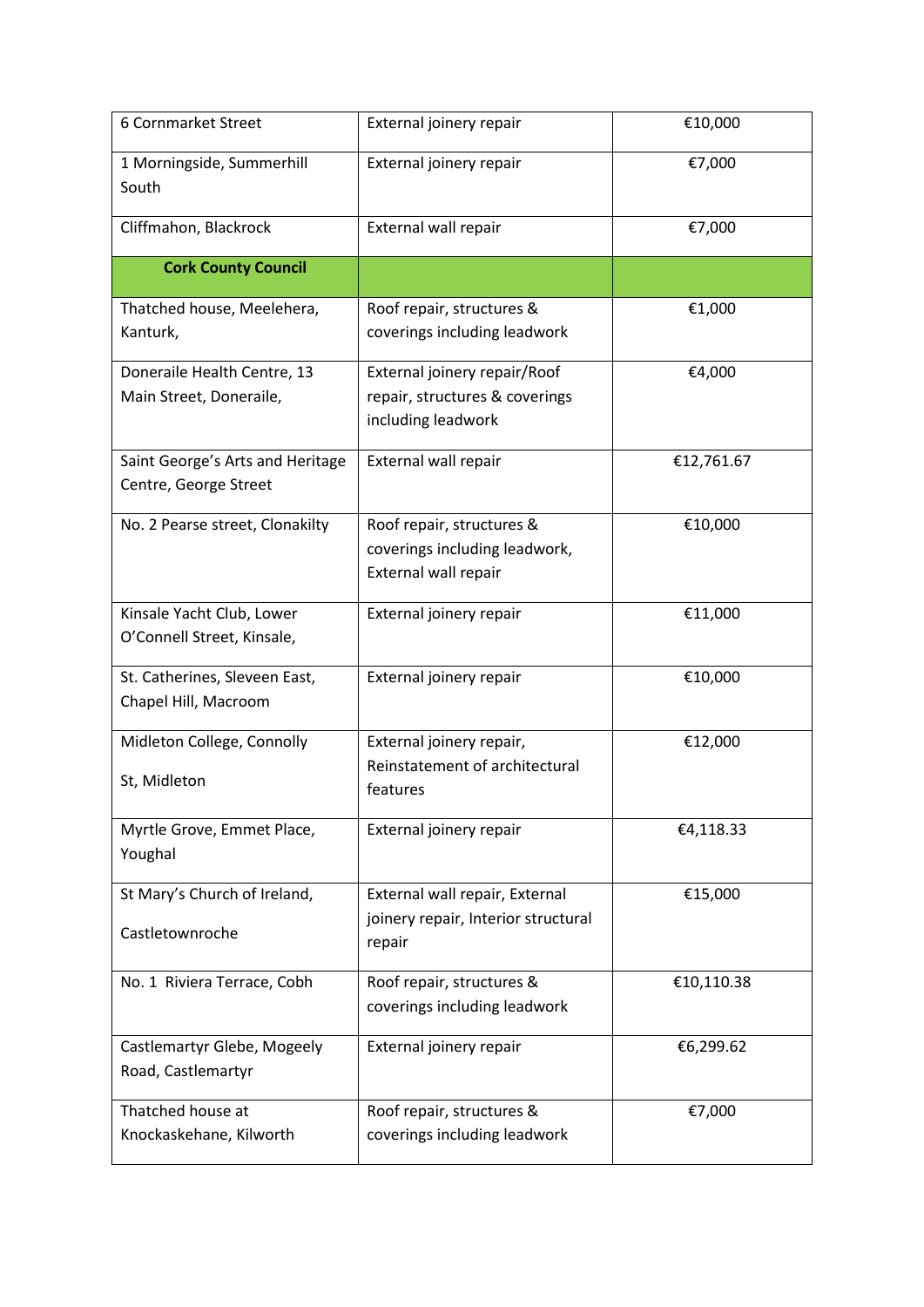| "Tig Noni", Boherbue           | Roof repair, structures &               | €14,110 |
|--------------------------------|-----------------------------------------|---------|
|                                | coverings including leadwork            |         |
| Rosscarbery Sisters of Mercy   | External joinery repair                 | €9,000  |
| Convent, Ardagh East,          |                                         |         |
| Rosscarbery                    |                                         |         |
| <b>Donegal County Council</b>  |                                         |         |
| Assaroe House, The Mall,       | Repair to roof chimneys and             | €10,000 |
| Ballyshannon                   | rainwater goods                         |         |
| House, Back Lane, Ramelton     | Repair of windows                       | €8,000  |
| Cavanacor house, Ballindrait   | Repair of windows and guttering         | €10,000 |
| Cloncha Church, Malin Town     | Repair of windows                       | €10,000 |
| Dunmore House, Carrigans       | Repair of chimneys & rewiring           | €12,000 |
| The Guild Hall, Castle Street, | External wall repair                    | €6,000  |
| Ramelton                       |                                         |         |
| Stone Cottage, Ballyboes,      | Roof repair and guttering               | €6,000  |
| Falcarragh                     |                                         |         |
| House, The Diamond, Raphoe     | Repair to window and wall on            | €6,000  |
|                                | front elevation                         |         |
| Lifford Courthouse, Lifford    | Repair of windows and roof              | €4,000  |
| Portnason House, Portnason,    | Repair to chimney and hidden            | €8,000  |
| Ballyshannon                   | gutter                                  |         |
| Robertson's School, St         | Repair/relacement windows               | €6,000  |
| Catherines Road, Kilybegs      |                                         |         |
| Saint Ernans, Donegal          | Lime render                             | €10,000 |
| <b>Dublin City Council</b>     |                                         |         |
| Alexandra Road, Dublin Port    | External wall repair                    | €10,000 |
| Company, Dublin 1              |                                         |         |
| Arran Quay, 1, Dublin 7        | External wall repair                    | €15,000 |
| Bachelors Walk, 28, Dublin 1   | External wall repair; Historic          | €8,000  |
|                                | window glass<br>conservation/protection |         |
|                                |                                         |         |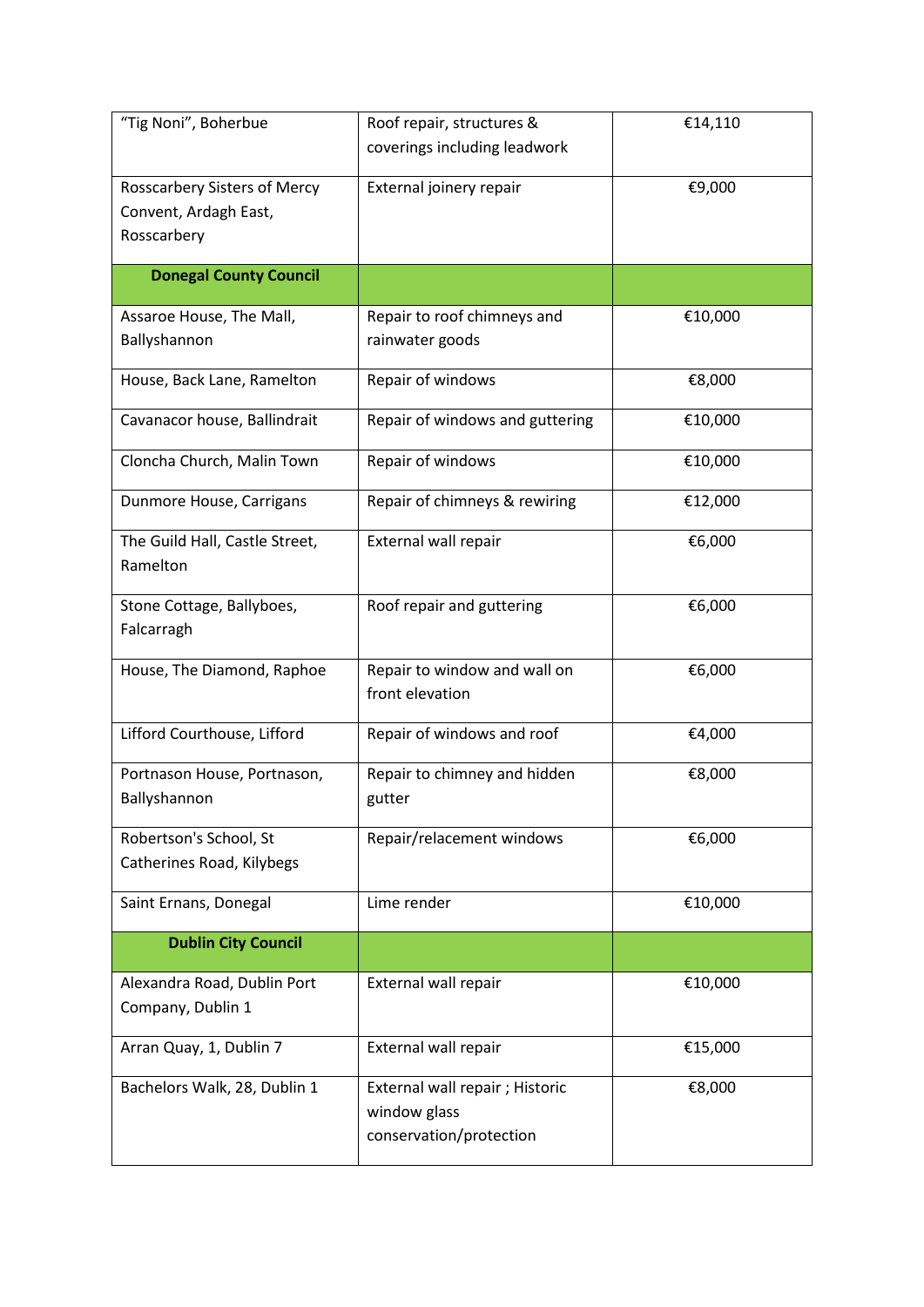| Baggot Street Upper, 3-3a,               | Roof repair, structures &    | €10,000 |
|------------------------------------------|------------------------------|---------|
| Dublin 4                                 | coverings including leadwork |         |
| Bayview Avenue, 52, Dublin 3             | Historic window glass        | €10,000 |
|                                          | conservation/protection      |         |
|                                          |                              |         |
| Bride Road, Iveagh Fitness,              | Historic window glass        | €4,000  |
| Iveagh Baths, Dublin 8                   | conservation/protection      |         |
|                                          |                              |         |
| Brighton Road, 31, Terenure,<br>Dublin 6 | Mitigation of damp           | €8,000  |
|                                          |                              |         |
| Bushfield Square, 57,                    | Historic window glass        | €6,000  |
| Philipsburgh Avenue, Fairview,           | conservation/protection      |         |
| Dublin 3                                 |                              |         |
| Cabra Road, 26, Dublin 7                 | Rainwater goods              | €8,000  |
|                                          | repair/replacement           |         |
|                                          |                              |         |
| Cambridge Road, 18, Rathmines,           | External wall repair         | €8,000  |
| Dublin 6                                 |                              |         |
| Cambridge Road, 26, Rathmines,           | Roof repair, structures &    | €8,000  |
| Dublin 6                                 | coverings including leadwork |         |
|                                          |                              |         |
| Castlewood Avenue, 19,                   | Roof repair, structures &    | €8,000  |
| Rathmines, Dublin 6                      | coverings including leadwork |         |
| Chapelizod Road, Church of the           | Rainwater goods              | €8,000  |
| Nativity of the Blessed Virgin           | repair/replacement           |         |
| Mary, Chapelizod, Dublin 20              |                              |         |
|                                          |                              |         |
| Charleville Road, 14, Dublin 6           | External wall repair         | €8,000  |
| Chelmsford Road, 25, Ranelagh,           | Historic window glass        | €6,000  |
| Dublin 6                                 | conservation/protection      |         |
|                                          |                              |         |
| Christ Church Place, Christ              | Mitigation of damp           | €15,000 |
| Church Cathedral, Dublin 8               |                              |         |
| Clare Street, 26, Prices Medical         | External wall repair         | €15,000 |
| Hall, Prices Pharmacy, Dublin 2          |                              |         |
| Clontarf Road, St John The               | Historic window glass        | €8,000  |
| Baptist Church, Dublin 3                 | conservation/protection      |         |
|                                          |                              |         |
| Drumcondra Road Lower, 51,               | Roof repair, structures &    | €5,000  |
| Drumcondra, Dublin 9                     | coverings including leadwork |         |
|                                          |                              |         |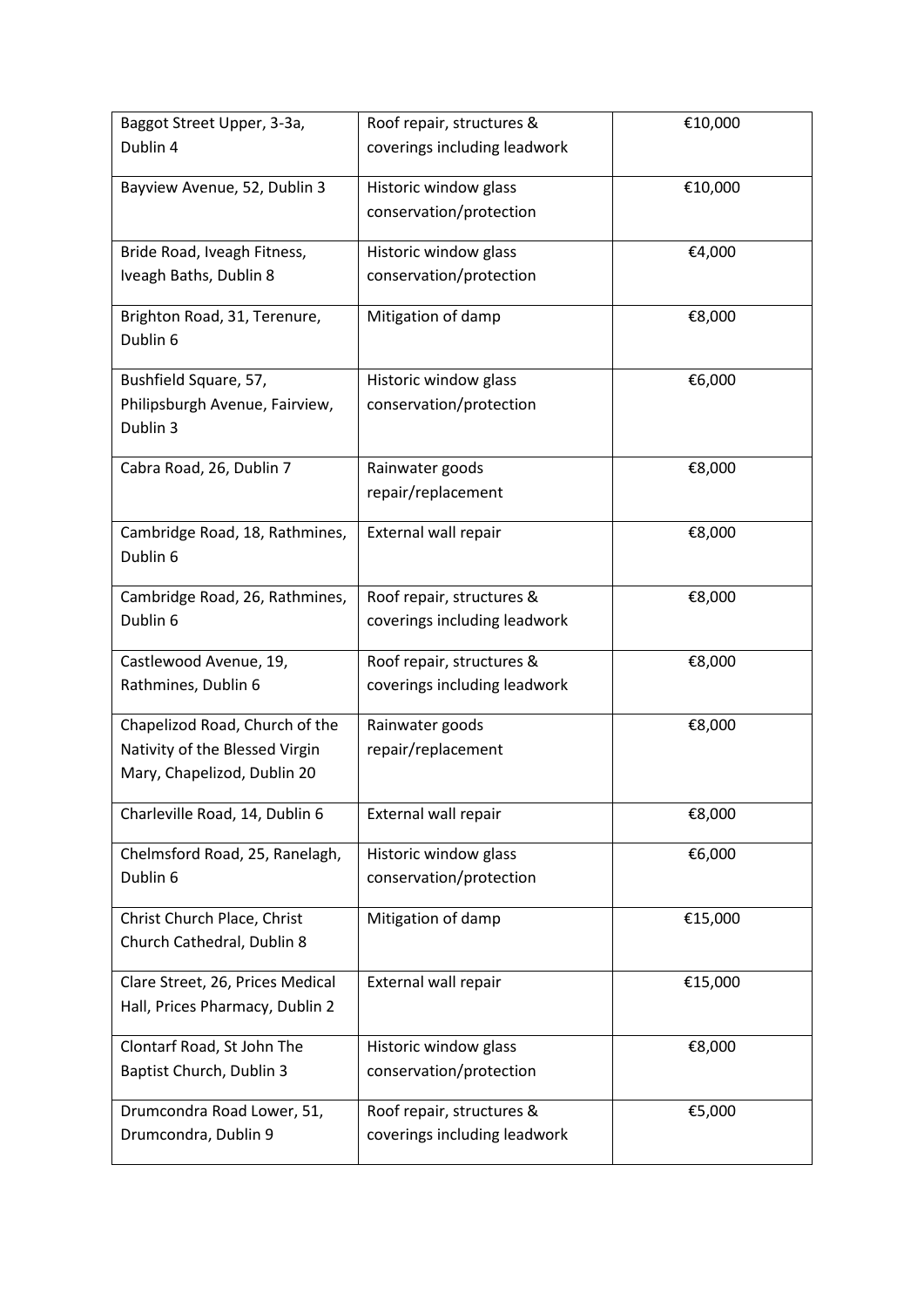| Elgin Road, 17, Dublin 4          | Roof repair, structures &    | €8,000  |
|-----------------------------------|------------------------------|---------|
|                                   | coverings including leadwork |         |
|                                   |                              |         |
| Fitzwilliam Square East (Rear) 1, | Roof repair, structures &    | €15,000 |
| Dublin 2                          | coverings including leadwork |         |
| Granite Terrace, 9, Inchicore,    | Historic window glass        | €6,000  |
| Dublin 8                          | conservation/protection      |         |
| Great Western Square, 32,         | Historic window glass        | €5,000  |
| Phibsborough, Dublin 7            | conservation/protection      |         |
|                                   |                              |         |
| Herbert Place, 9, Dublin 2        | Historic window glass        | €8,000  |
|                                   | conservation/protection      |         |
| Heytesbury Street, 40,            | Mitigation of damp; External | €8,000  |
| Portobello, Dublin 8              | fixture repair               |         |
|                                   |                              |         |
| Heytesbury Street, 41,            | Mitigation of damp           | €6,000  |
| Portobello, Dublin 8              |                              |         |
| High Street, St Audoens Church,   | External wall repair         | €15,000 |
| Dublin 8                          |                              |         |
|                                   |                              |         |
| Hollybrook Road, 7, Clontarf,     | Mitigation of damp           | €2,000  |
| Dublin 3                          |                              |         |
| Iona Road, Iona Road School,      | Historic window glass        | €8,000  |
| Dublin 9                          | conservation/protection      |         |
| Lennox Street, 31, Portobello,    | Roof repair, structures &    | €8,000  |
| Dublin 8                          | coverings including leadwork |         |
|                                   |                              |         |
| Marlborough Street, St Mary's     | Interior structural repair   | €6,000  |
| Pro Cathedral, Dublin 1           |                              |         |
| Mary Street, The Church Bar,      | Roof repair, structures &    | €10,000 |
| Dublin 1                          | coverings including leadwork |         |
|                                   |                              |         |
| Mount Street Lower, 63, Dublin    | Roof repair, structures &    | €10,000 |
| 2                                 | coverings including leadwork |         |
| Mountjoy Square West, 54,         | Roof repair, structures &    | €8,000  |
| Dublin 1                          | coverings including leadwork |         |
|                                   |                              |         |
| Mountpleasant Avenue Upper,       | Historic window glass        | €1,500  |
| 7, Ranelagh, Dublin 6             | conservation/protection      |         |
|                                   |                              |         |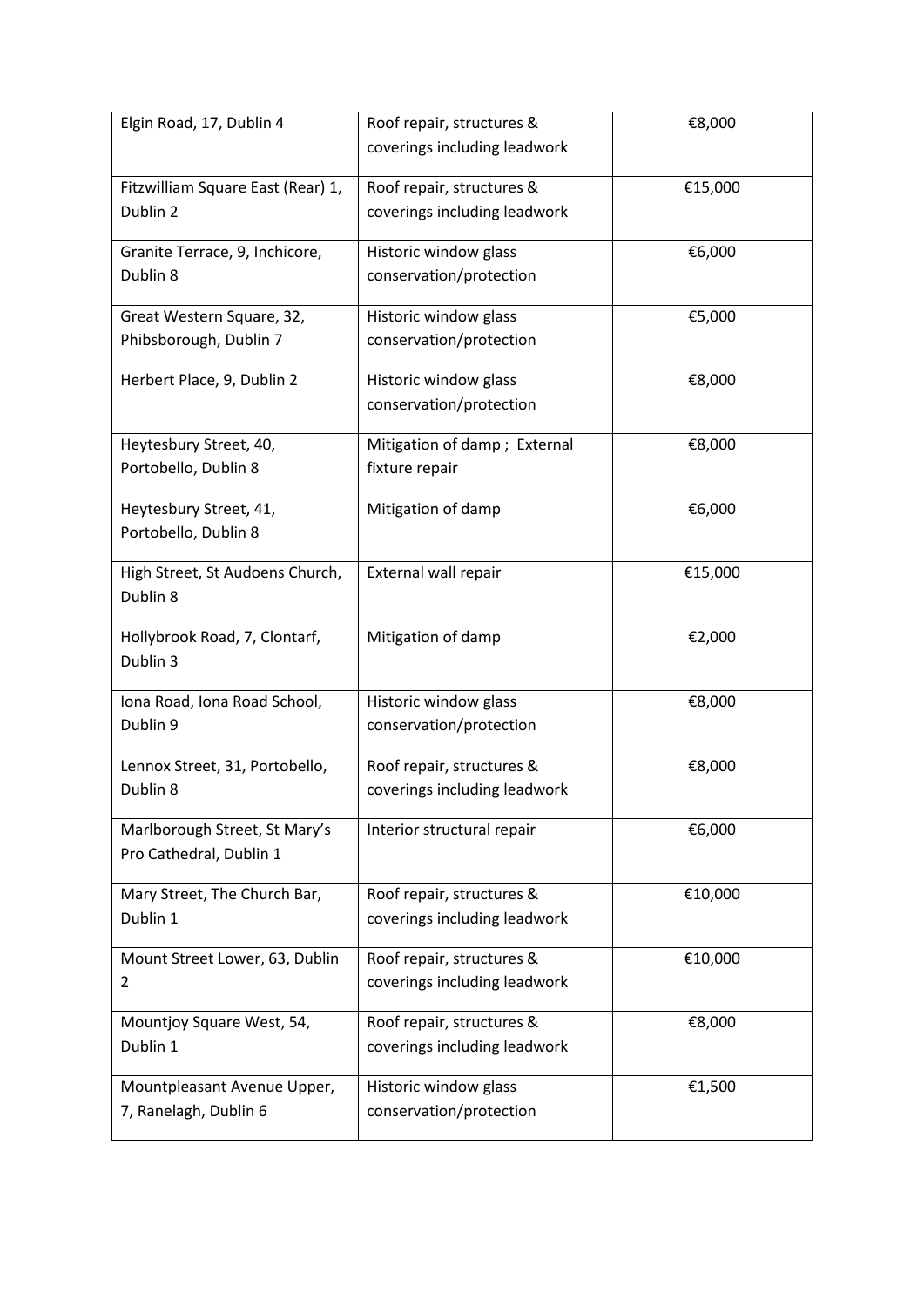| North Circular Road, 131, Dublin  | <b>Interior Structural Repair</b>           | €8,000  |
|-----------------------------------|---------------------------------------------|---------|
| 7                                 |                                             |         |
| O'Connell Street Upper, 3,        | <b>External Fixture Repair</b>              | €8,000  |
| Dublin 1                          |                                             |         |
| O'Connell Street Upper, 42,       | Roof repair, structures &                   | €15,000 |
| Dublin 1                          | coverings including leadwork                |         |
| Ormond Quay Upper, 18, and 67     | Historic window glass                       | €8,000  |
| <b>Arran Street</b>               | conservation/protection                     |         |
| Parnell Road, 20, Harolds Cross,  | Historic window glass                       | €7,000  |
| Dublin 12                         | conservation/protection                     |         |
| Pembroke Road, 27, The            | Roof repair, structures &                   | €10,000 |
| Lansdowne Hotel, Dublin 4         | coverings including leadwork                |         |
| Pembroke Road, 29, Dublin 4       | Roof repair, structures &                   | €10,000 |
|                                   | coverings including leadwork                |         |
| Phibsborough Road, The Church     | Roof repair, structures &                   | €10,000 |
| of St Peter, Dublin 7             | coverings including leadwork                |         |
| Portland Row, Aldborough          | Historic window glass                       | €10,000 |
| House, Dublin 1                   | conservation/protection                     |         |
| Prince Arthur Terrace, 5,         | Historic window glass                       | €8,000  |
| Rathmines, Dublin 6               | conservation/protection                     |         |
| South Circular Road, 468, St      | Roof repair, structures &                   | €8,000  |
| Andrews Community Centre,         | coverings including leadwork                |         |
| Rialto, Dublin 8                  |                                             |         |
| St Lawrence Road, 116, Clontarf,  | External wall repair                        | €6,000  |
| Dublin 3                          |                                             |         |
| St Teresa's Place, 10, Glasnevin, | Rainwater goods                             | €600    |
| Dublin 9                          | repair/replacement                          |         |
| Stamer Street, 16, Dublin 8       | Mitigation of damp                          | €6,000  |
| Store Street, Busarus, Dublin 1   | External joinery repair                     | €9,900  |
| Temple Road, St. Philips'         | Roof repair; Historic window glass          | €10,000 |
| Parochial Hall, Dartry, Dublin 6  | conservation/protection;<br>Rainwater Goods |         |
|                                   |                                             |         |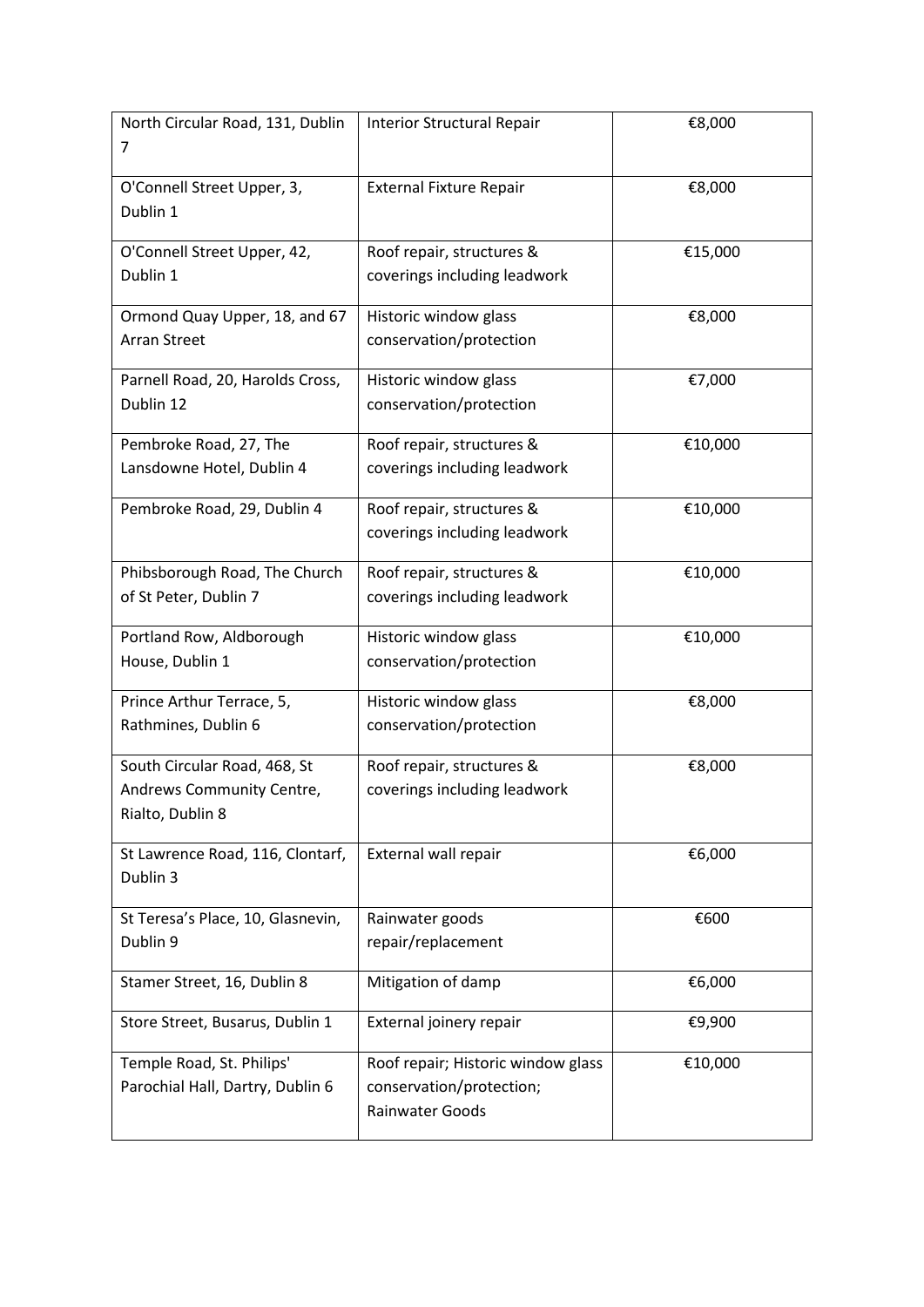| Temple Villas, 12, Rathmines,    | Historic window glass            | €8,000  |
|----------------------------------|----------------------------------|---------|
| Dublin 6                         | conservation/protection          |         |
|                                  |                                  |         |
| Thomas Street, 82/83, Dublin 8   | Repair and upgrading of historic | €10,000 |
|                                  | window shutters                  |         |
| Thomas Street, St Catherines     | Historic window glass            | €10,000 |
| Church, Dublin 8                 | conservation/protection          |         |
|                                  |                                  |         |
| Trinity College, Chapel windows  | Historic window glass            | €10,000 |
| at Trinity College, Dublin 2     | conservation/protection          |         |
| Waterloo Road, 66, Dublin 4      | Roof Repair; Historic window     | €10,000 |
|                                  | glass conservation/protection    |         |
|                                  |                                  |         |
| Dun Laoghaire-Rathdown           |                                  |         |
| <b>County Council</b>            |                                  |         |
| 2 Carlisle Terrace, Tivoli Road, | External joinery repair          | €4,000  |
| Dun Laoghaire                    |                                  |         |
|                                  |                                  |         |
| 8 Seafield Avenue, Monkstown     | Roof repair, structures &        | €12,400 |
|                                  | coverings including leadwork     |         |
| 25 Clarinda Park East, Dun       | Roof repair, structures &        | €7,000  |
| Laoghaire                        | coverings including leadwork     |         |
|                                  |                                  |         |
| Blackrock College, Rock Road,    | Rainwater goods                  | €8,000  |
| <b>Blackrock</b>                 | repair/replacement               |         |
|                                  |                                  |         |
| Cherrywood House, Cherrywood     | External joinery repair          | €6,000  |
| Road, Shankhill                  |                                  |         |
| Edenvale (Currane),              | External fixture repair          | €6,000  |
| Westminster Road, Foxrock        |                                  |         |
|                                  |                                  |         |
| Ferry House, 15 Clarinda Park    | Lime rendering                   | €11,000 |
| North, Dun Laoghaire             |                                  |         |
| Kill O'the Grange Church, Kill   | External fixture repair          | €3,000  |
| Lane, Blackrock                  |                                  |         |
|                                  |                                  |         |
| Milroy Cottage, Rockfort         | Roof repair, structures &        | €8,000  |
| Avenue, Dalkey                   | coverings including leadwork     |         |
| Monkstown Schoolhouse,           | External joinery repair          | €9,500  |
| Carrickbrennan Road,             |                                  |         |
| Monkstown                        |                                  |         |
|                                  |                                  |         |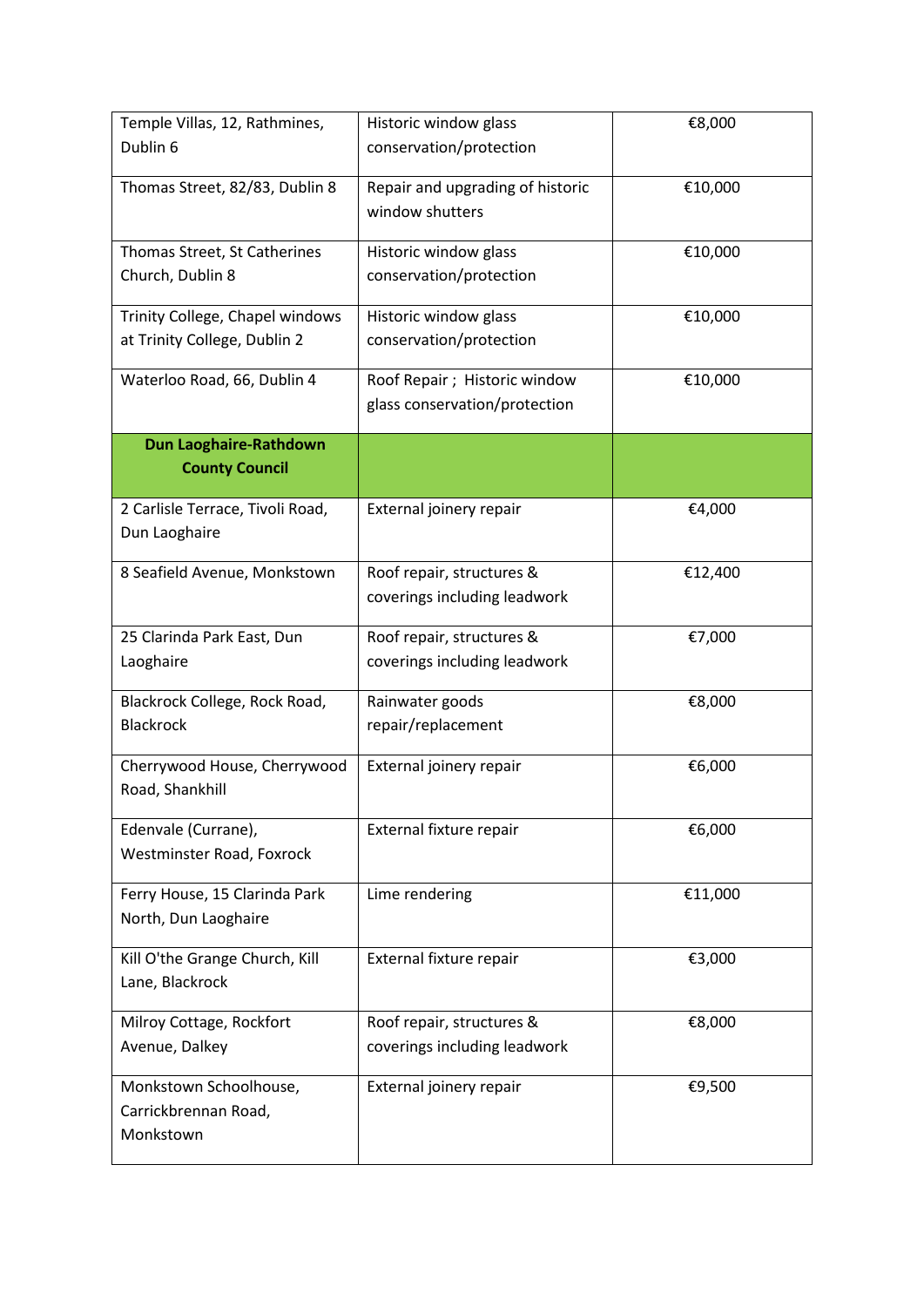| Mount Anville Glasshouse,<br><b>Nount Anville Road</b>                          | Stabilisation of masonry                                                                                        | €5,000  |
|---------------------------------------------------------------------------------|-----------------------------------------------------------------------------------------------------------------|---------|
|                                                                                 |                                                                                                                 |         |
| 11 Newtown Grove, Braemor<br>Road                                               | External joinery repair                                                                                         | €5,000  |
| St Annes, The Hill, Monkstown                                                   | External joinery repair                                                                                         | €9,000  |
| St John's RC Church, Upper<br>Mounttown Road, Dun<br>Laoghaire                  | Roof repair, structures &<br>coverings including leadwork                                                       | €7,000  |
| St Joseph's RC Church, Glasthule<br>Road, Glasthule                             | Church organ repair/conservation                                                                                | €4,000  |
| St Matthias Church, Church<br>Road, Killiney                                    | Roof repair, structures &<br>coverings including leadwork                                                       | €9,500  |
| Former Methodist Church,<br>Urban Junction, 42 Main Street,<br><b>Blackrock</b> | Stabilisation of masonry/ stained<br>glass window                                                               | €12,000 |
| <b>Fingal County Council</b>                                                    |                                                                                                                 |         |
| Glenmaroon House,<br>Knockmaroon Hill, Castleknock,<br>Dublin 20                | Roof repair, structures &<br>coverings including leadwork &<br>Historic window glass<br>conservation/protection | €6,000  |
| Church of the Assumption (RC),<br>Main Street, Howth, Dublin 13                 | Mitigation of damp                                                                                              | €8,000  |
| Church of St. Nicholas of Myra<br>(RC), Malahide Road, Kinsealy                 | Roof repair, structures &<br>coverings including leadwork                                                       | €8,000  |
| Kenure Church (Cofl), Skerries<br>Road, Rush                                    | Historic window glass<br>conservation/protection                                                                | €8,000  |
| Rowlestown House, Rowlestown                                                    | Mitigation of damp                                                                                              | €7,000  |
| St. Columba's Church (Cofl),<br>Church Road, Swords                             | Internal joinery works & Attic/loft<br>insulation to pitched roofs                                              | €8,000  |
| Holmpatrick Church (Cofl),<br>Miller's Lane, Skerries                           | Mitigation of damp                                                                                              | €8,000  |
| St. Patrick's Church (Cofl), The<br>Square, Donabate                            | Roof repair, structures &<br>coverings including leadwork &<br>stabilisation of boundary wall                   | €7,000  |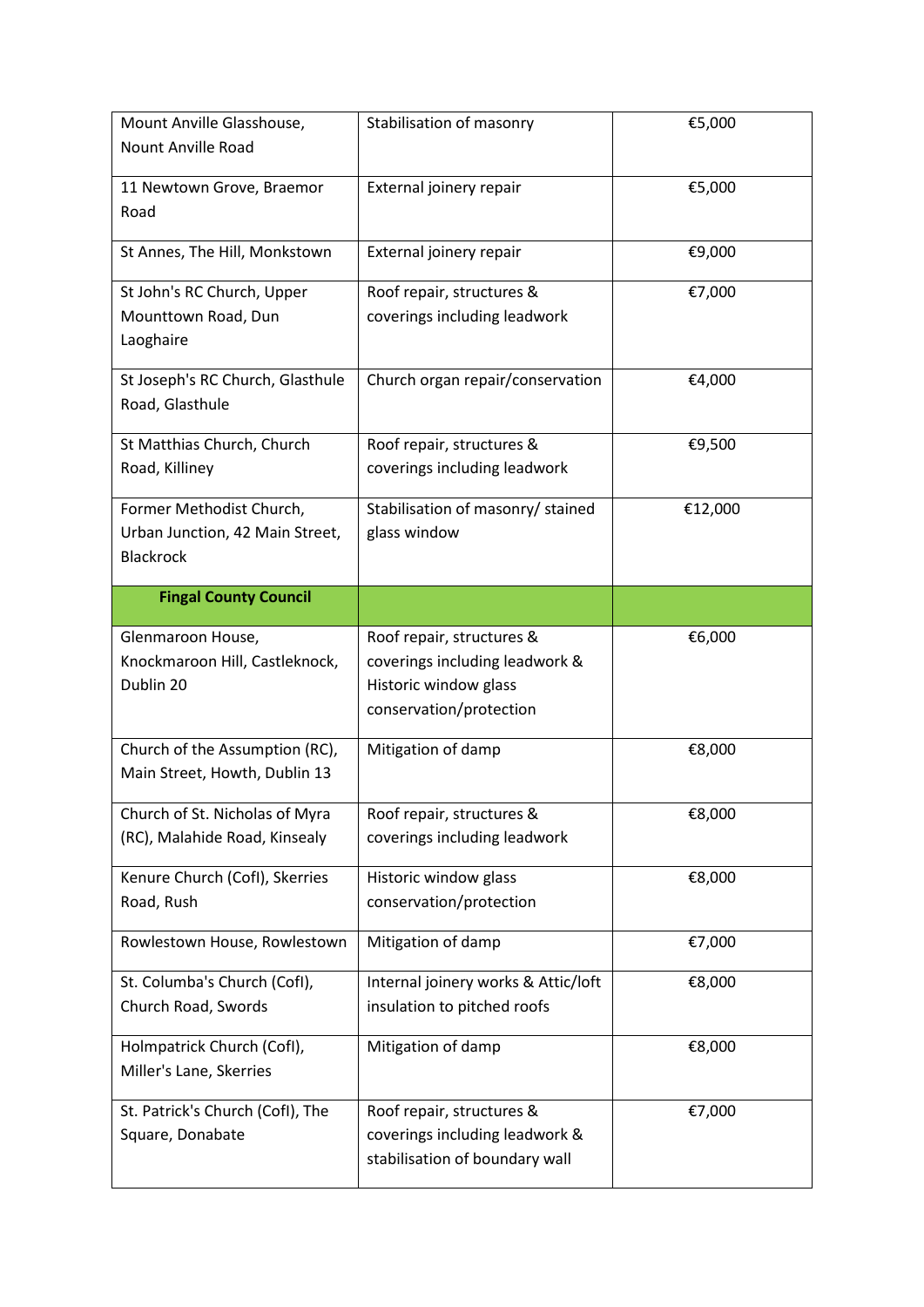| Glebe House, Minster's Road,                             | Roof repair, structures &                                                       | €8,000  |
|----------------------------------------------------------|---------------------------------------------------------------------------------|---------|
| Lusk                                                     | coverings including leadwork                                                    |         |
| No. 1 Main Street, Baldoyle,<br>Dublin 13                | Thatching                                                                       | €8,000  |
| Lime Kiln, Feltrim Quarry,<br>Feltrim, Swords            | Structural stability                                                            | €7,500  |
| No. 5 Nashville Park, Howth,<br>Dublin 13                | External joinery repair &<br>reinstatement of architectural<br>features         | €6,250  |
| No. 6 Nashville Park, Howth,<br>Dublin 13                | External joinery repair &<br>reinstatement of architectural<br>features         | €6,250  |
| <b>Galway City Council</b>                               |                                                                                 |         |
| St. Ignatius Church, Sea Road                            | External fixture repair                                                         | €10,000 |
| St. Nicholas Collegiate Church,<br><b>Lombard Street</b> | Interior & exterior structural<br>repair                                        | €10,000 |
| 3 Montpelier Terrace, Sea Road                           | Roof repair, chimneystack repair,<br>rainwater goods replacement                | €10,000 |
| 2 Montpelier Terrace, Sea Road                           | Chimney stack repair                                                            | €6,500  |
| 31-33 Dominick Street                                    | Repair of windows                                                               | €10,000 |
| 3 Ely Place, Sea Road                                    | Chimney stack repair                                                            | €6,500  |
| 5 St Nicholas St, The Docks                              | Chimney stack repair, window<br>replacement                                     | €7,400  |
| Galway Arts Centre, 47 Dominick<br>St Lower              | <b>External repairs</b>                                                         | €10,000 |
| 43 Dominick St                                           | Window & door replacement                                                       | €9,000  |
| 1 St Mary's Terrace, Taylor's Hill                       | Cleaning of damaged brickwork,<br>removal & replacement of<br>damaged brickwork | €4,000  |
| Druid Building, Flood St                                 | Roof repair, slate replacement                                                  | €8,300  |
| St. Judes, 110 Lower Salthill                            | Roof repair                                                                     | €10,000 |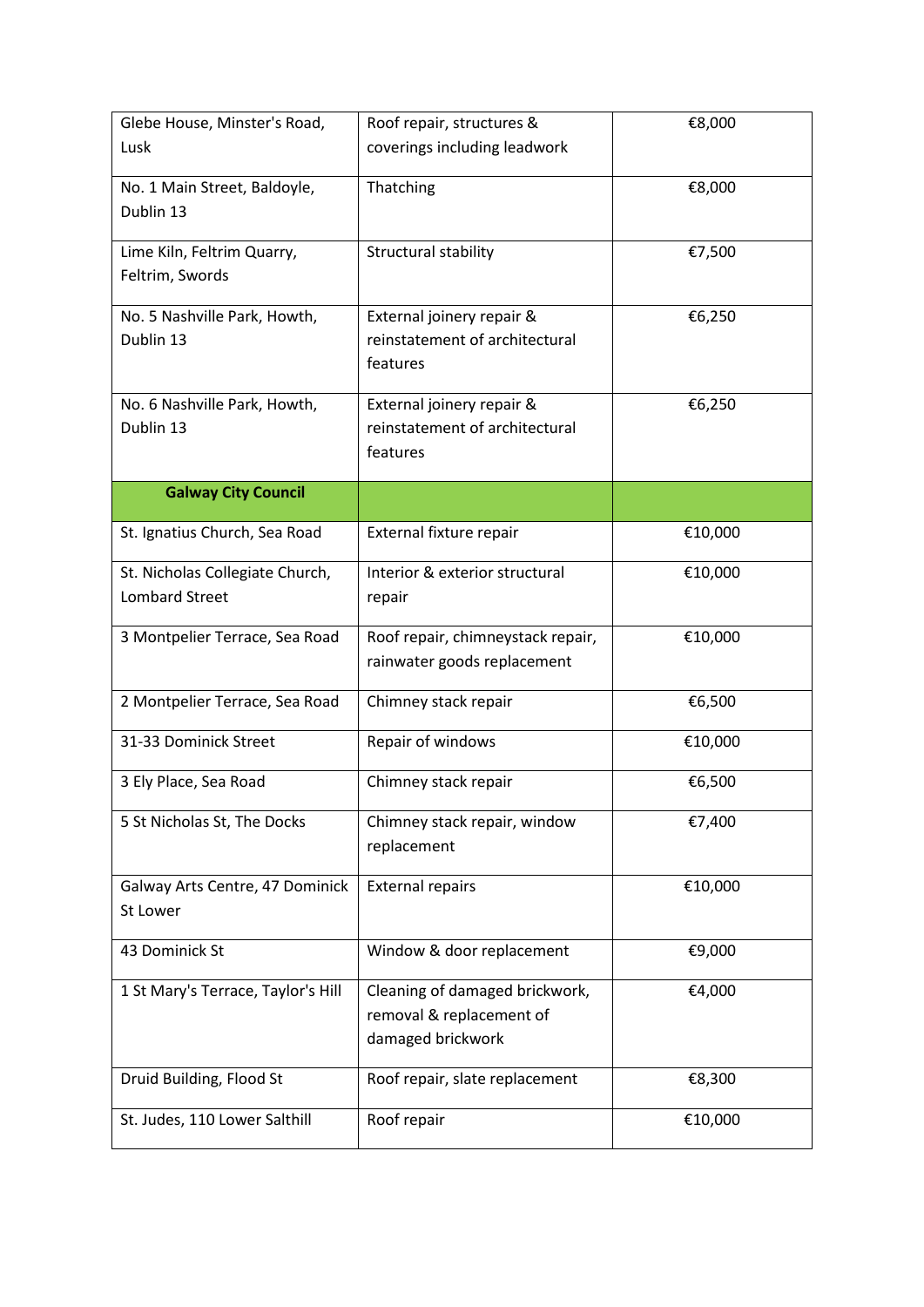| 23A William St West<br>Window replacement<br>€7,500<br>€6,000<br>Thatching<br>Thatch Cottage, Menlo Village<br><b>Galway County Council</b><br>Former Presbyterian Church,<br>External and internal joinery<br>€5,000<br><b>Society Street Ballinasloe</b><br>repair<br>Summerfield, Claregalway<br>Thatching<br>€5,000<br>Reinstatement of architectural<br>Kelly Monument, Killeroran<br>€2,500<br>Ballygar<br>features<br>Thatching<br>Lisin an Oran, Corrandulla<br>€5,000<br>Old Barracks, Main Street,<br>Structural stability<br>€8,000<br>Oughterard<br>Crumlin Park House, Ballyglunin<br>External joinery repair<br>€5,000<br>Roof repair, structures &<br>€5,000<br>Clareville House, Oughterard<br>coverings including leadwork<br>Oranhill, Oranmore<br>Lime rendering<br>€5,000<br>External joinery repair<br>€5,000<br>Lisbeg House, Eyrecourt<br>€5,000<br>Redemptorist Monastery, Esker<br>External joinery repair<br>Athenry<br>Bunatober, Corrandulla<br>Thatching<br>€5,000<br>External joinery repair<br>€5,000<br><b>Creggs House</b><br>Teacher's residence, Recess<br>Roof repair, structures and<br>€8,000<br>coverings<br><b>Former Barracks Gort</b><br>Roof repair, structures and<br>€8,000<br>coverings<br>Stabilisation of masonry<br>€8,000<br>Dalyston House, Kylebrack,<br>Loughrea<br>Gate keepers Lodge, Athenry<br>Roof repair, structures and<br>€4,000<br>coverings | Joyces Bookshop, 54 Dominick St | Window replacement | €7,500 |
|------------------------------------------------------------------------------------------------------------------------------------------------------------------------------------------------------------------------------------------------------------------------------------------------------------------------------------------------------------------------------------------------------------------------------------------------------------------------------------------------------------------------------------------------------------------------------------------------------------------------------------------------------------------------------------------------------------------------------------------------------------------------------------------------------------------------------------------------------------------------------------------------------------------------------------------------------------------------------------------------------------------------------------------------------------------------------------------------------------------------------------------------------------------------------------------------------------------------------------------------------------------------------------------------------------------------------------------------------------------------------------------------------------|---------------------------------|--------------------|--------|
|                                                                                                                                                                                                                                                                                                                                                                                                                                                                                                                                                                                                                                                                                                                                                                                                                                                                                                                                                                                                                                                                                                                                                                                                                                                                                                                                                                                                            | Lower                           |                    |        |
|                                                                                                                                                                                                                                                                                                                                                                                                                                                                                                                                                                                                                                                                                                                                                                                                                                                                                                                                                                                                                                                                                                                                                                                                                                                                                                                                                                                                            |                                 |                    |        |
|                                                                                                                                                                                                                                                                                                                                                                                                                                                                                                                                                                                                                                                                                                                                                                                                                                                                                                                                                                                                                                                                                                                                                                                                                                                                                                                                                                                                            |                                 |                    |        |
|                                                                                                                                                                                                                                                                                                                                                                                                                                                                                                                                                                                                                                                                                                                                                                                                                                                                                                                                                                                                                                                                                                                                                                                                                                                                                                                                                                                                            |                                 |                    |        |
|                                                                                                                                                                                                                                                                                                                                                                                                                                                                                                                                                                                                                                                                                                                                                                                                                                                                                                                                                                                                                                                                                                                                                                                                                                                                                                                                                                                                            |                                 |                    |        |
|                                                                                                                                                                                                                                                                                                                                                                                                                                                                                                                                                                                                                                                                                                                                                                                                                                                                                                                                                                                                                                                                                                                                                                                                                                                                                                                                                                                                            |                                 |                    |        |
|                                                                                                                                                                                                                                                                                                                                                                                                                                                                                                                                                                                                                                                                                                                                                                                                                                                                                                                                                                                                                                                                                                                                                                                                                                                                                                                                                                                                            |                                 |                    |        |
|                                                                                                                                                                                                                                                                                                                                                                                                                                                                                                                                                                                                                                                                                                                                                                                                                                                                                                                                                                                                                                                                                                                                                                                                                                                                                                                                                                                                            |                                 |                    |        |
|                                                                                                                                                                                                                                                                                                                                                                                                                                                                                                                                                                                                                                                                                                                                                                                                                                                                                                                                                                                                                                                                                                                                                                                                                                                                                                                                                                                                            |                                 |                    |        |
|                                                                                                                                                                                                                                                                                                                                                                                                                                                                                                                                                                                                                                                                                                                                                                                                                                                                                                                                                                                                                                                                                                                                                                                                                                                                                                                                                                                                            |                                 |                    |        |
|                                                                                                                                                                                                                                                                                                                                                                                                                                                                                                                                                                                                                                                                                                                                                                                                                                                                                                                                                                                                                                                                                                                                                                                                                                                                                                                                                                                                            |                                 |                    |        |
|                                                                                                                                                                                                                                                                                                                                                                                                                                                                                                                                                                                                                                                                                                                                                                                                                                                                                                                                                                                                                                                                                                                                                                                                                                                                                                                                                                                                            |                                 |                    |        |
|                                                                                                                                                                                                                                                                                                                                                                                                                                                                                                                                                                                                                                                                                                                                                                                                                                                                                                                                                                                                                                                                                                                                                                                                                                                                                                                                                                                                            |                                 |                    |        |
|                                                                                                                                                                                                                                                                                                                                                                                                                                                                                                                                                                                                                                                                                                                                                                                                                                                                                                                                                                                                                                                                                                                                                                                                                                                                                                                                                                                                            |                                 |                    |        |
|                                                                                                                                                                                                                                                                                                                                                                                                                                                                                                                                                                                                                                                                                                                                                                                                                                                                                                                                                                                                                                                                                                                                                                                                                                                                                                                                                                                                            |                                 |                    |        |
|                                                                                                                                                                                                                                                                                                                                                                                                                                                                                                                                                                                                                                                                                                                                                                                                                                                                                                                                                                                                                                                                                                                                                                                                                                                                                                                                                                                                            |                                 |                    |        |
|                                                                                                                                                                                                                                                                                                                                                                                                                                                                                                                                                                                                                                                                                                                                                                                                                                                                                                                                                                                                                                                                                                                                                                                                                                                                                                                                                                                                            |                                 |                    |        |
|                                                                                                                                                                                                                                                                                                                                                                                                                                                                                                                                                                                                                                                                                                                                                                                                                                                                                                                                                                                                                                                                                                                                                                                                                                                                                                                                                                                                            |                                 |                    |        |
|                                                                                                                                                                                                                                                                                                                                                                                                                                                                                                                                                                                                                                                                                                                                                                                                                                                                                                                                                                                                                                                                                                                                                                                                                                                                                                                                                                                                            |                                 |                    |        |
|                                                                                                                                                                                                                                                                                                                                                                                                                                                                                                                                                                                                                                                                                                                                                                                                                                                                                                                                                                                                                                                                                                                                                                                                                                                                                                                                                                                                            |                                 |                    |        |
|                                                                                                                                                                                                                                                                                                                                                                                                                                                                                                                                                                                                                                                                                                                                                                                                                                                                                                                                                                                                                                                                                                                                                                                                                                                                                                                                                                                                            |                                 |                    |        |
|                                                                                                                                                                                                                                                                                                                                                                                                                                                                                                                                                                                                                                                                                                                                                                                                                                                                                                                                                                                                                                                                                                                                                                                                                                                                                                                                                                                                            |                                 |                    |        |
|                                                                                                                                                                                                                                                                                                                                                                                                                                                                                                                                                                                                                                                                                                                                                                                                                                                                                                                                                                                                                                                                                                                                                                                                                                                                                                                                                                                                            |                                 |                    |        |
|                                                                                                                                                                                                                                                                                                                                                                                                                                                                                                                                                                                                                                                                                                                                                                                                                                                                                                                                                                                                                                                                                                                                                                                                                                                                                                                                                                                                            |                                 |                    |        |
|                                                                                                                                                                                                                                                                                                                                                                                                                                                                                                                                                                                                                                                                                                                                                                                                                                                                                                                                                                                                                                                                                                                                                                                                                                                                                                                                                                                                            |                                 |                    |        |
|                                                                                                                                                                                                                                                                                                                                                                                                                                                                                                                                                                                                                                                                                                                                                                                                                                                                                                                                                                                                                                                                                                                                                                                                                                                                                                                                                                                                            |                                 |                    |        |
|                                                                                                                                                                                                                                                                                                                                                                                                                                                                                                                                                                                                                                                                                                                                                                                                                                                                                                                                                                                                                                                                                                                                                                                                                                                                                                                                                                                                            |                                 |                    |        |
|                                                                                                                                                                                                                                                                                                                                                                                                                                                                                                                                                                                                                                                                                                                                                                                                                                                                                                                                                                                                                                                                                                                                                                                                                                                                                                                                                                                                            |                                 |                    |        |
|                                                                                                                                                                                                                                                                                                                                                                                                                                                                                                                                                                                                                                                                                                                                                                                                                                                                                                                                                                                                                                                                                                                                                                                                                                                                                                                                                                                                            |                                 |                    |        |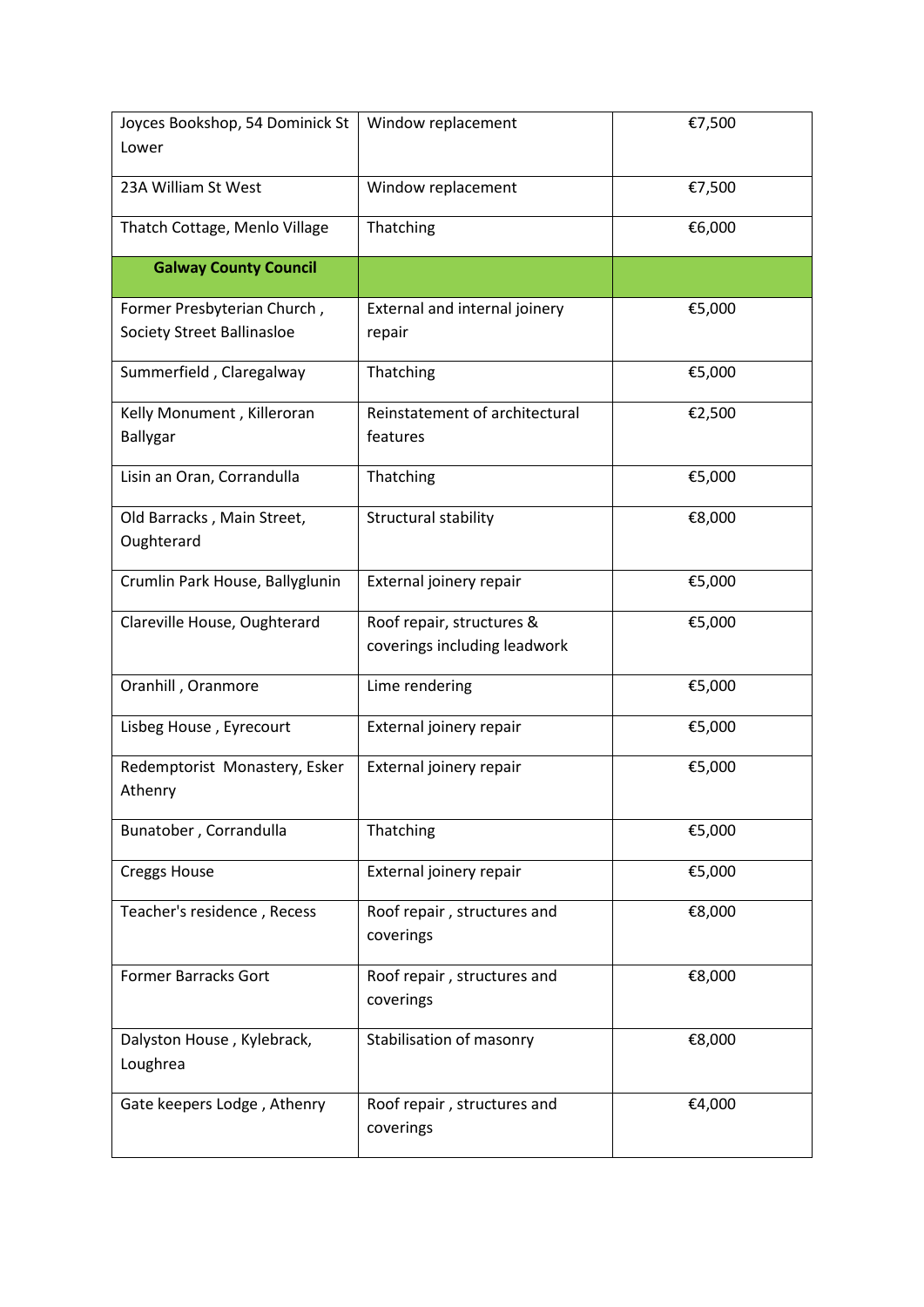| The Cottage, Cave Clarinbridge                                     | Thatching                                        | €7,000  |
|--------------------------------------------------------------------|--------------------------------------------------|---------|
| Kiltrasna, Headford                                                | Thatching                                        | €3,500  |
| St Brendan's Annaghdown                                            | External joinery repair                          | €5,000  |
| Stowlin House, Eyrecourt,<br><b>Ballinsloe</b>                     | Stabilisation of masonry                         | €2,400  |
| Cluidrevagh, Corrandulla                                           | External joinery repair                          | €1,000  |
| Carragh Music Cottage, Beagh<br>more Tuam                          | External joinery repair                          | €5,000  |
| The Glebehouse, Ardrahan, Gort                                     | Stabilise masonry                                | €4,000  |
| St Brendan's Cathedral,<br>Loughrea                                | Roof repair, structures and<br>coverings         | €10,000 |
| <b>Kerry County Council</b>                                        |                                                  |         |
| 10 High Street, Tralee                                             | Lime rendering                                   | €5,400  |
| Kinard House, Ballinskelligs Bay,<br>Killarney                     | Historic window glass<br>conservation/protection | €2,000  |
| 24 The Square, Listowel                                            | Lime rendering                                   | €7,800  |
| Ballymacelligott Church of<br>Ireland, Ballymacelligott, Tralee    | Rainwater goods<br>repair/replacement            | €2,700  |
| Ballyhearny house, Ballyhearney<br>East, Valentia Island           | Interior structural repair                       | €2,000  |
| Coláiste Íde, Baile an Ghóilín,<br>Daingean Uí Chúis, Co. Chiarraí | Rainwater goods<br>repair/replacement            | €2,300  |
| Apartment 4, The Cable Station,<br>Waterville                      | External joinery repair                          | €5,100  |
| 3 Greenview Terrace, Tralee                                        | Interior structural repair                       | €3,700  |
| Old AIB, Main Street, Killarney                                    | External joinery repair                          | €6,400  |
| Thatched house, Ballygalogue<br>Road, Listowel                     | Thatching                                        | €5,000  |
| 74 Church Street, Listowel                                         | External wall repair                             | €11,600 |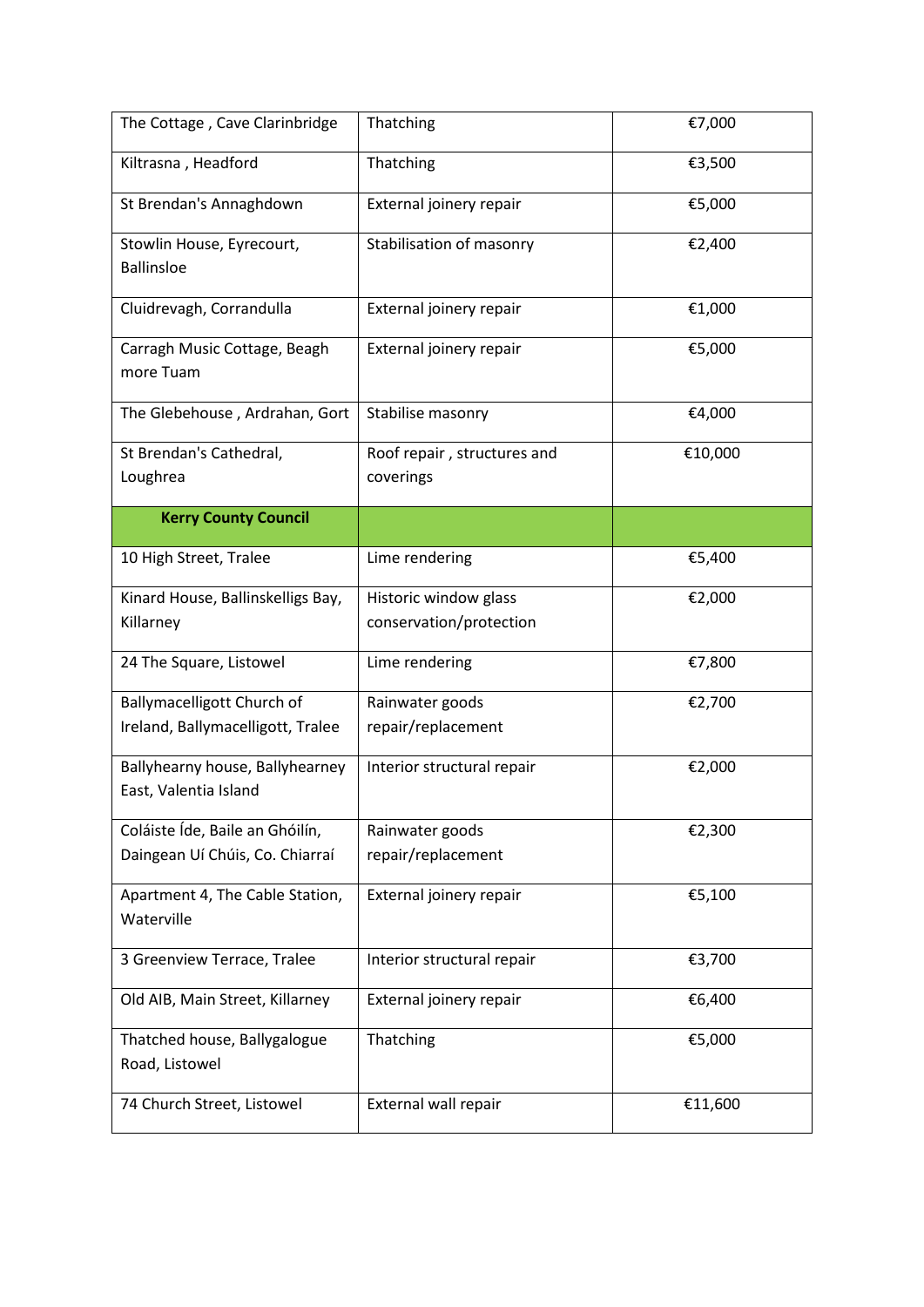| Street, Caherciveen<br>11-12 Denny Street, Tralee<br>Rainwater goods<br>€10,500<br>repair/replacement<br>Roof repair, structures &<br>The Old Mill, Ballylongford<br>€7,000<br>coverings including leadwork<br>External wall repair<br>The Cable Station, Waterville<br>€14,500<br><b>Kildare County Council</b><br>€6,600<br>Harristown House,<br>Interior structural repair<br>Brannocktown<br>The Firs, Sallins Road, Naas<br>Brickwork repairs and<br>€4,400<br>reinstatement of architectural<br>features<br>Thatch Cottage Walterstown,<br><b>Essential re-thatching</b><br>€15,000<br>Nurney<br>St. Johns Church, Kill<br>Stabilisation of masonry<br>€2,500<br>Reinstatement of architectural<br>€8,900<br>Naas Town Hall (library), Main<br>Street, Naas<br>features<br>Cathedral Church of St. Brigid,<br>Essential rainwater goods repair,<br>€10,000<br>Reinstatement of architectural<br><b>Kildare Town</b><br>features<br>Outbuilding at Taghadoe House<br><b>Essential roof repairs</b><br>€12,000<br>Gothic Hall, Thomastown,<br><b>Essential external works</b><br>€13,000<br>Rathangan<br><b>Essential window restoration</b><br>€15,000<br>Glebe House, Pound Street,<br>Leixlip<br>Church of the Sacred Heart & St.<br>Conservation<br>€9,000<br>Brigid, Kilcullen<br>Report/Management Plan<br><b>Essential external works</b><br>Confey Abbey, Dunboyne Road,<br>€6,000<br>Leixlip<br><b>Essential external works</b><br>€5,000<br>Thatch Cottage, Stickens, Caragh | The Old Oratory, West Main | External wall repair | €10,000 |
|--------------------------------------------------------------------------------------------------------------------------------------------------------------------------------------------------------------------------------------------------------------------------------------------------------------------------------------------------------------------------------------------------------------------------------------------------------------------------------------------------------------------------------------------------------------------------------------------------------------------------------------------------------------------------------------------------------------------------------------------------------------------------------------------------------------------------------------------------------------------------------------------------------------------------------------------------------------------------------------------------------------------------------------------------------------------------------------------------------------------------------------------------------------------------------------------------------------------------------------------------------------------------------------------------------------------------------------------------------------------------------------------------------------------------------------------------------------------------------------------|----------------------------|----------------------|---------|
|                                                                                                                                                                                                                                                                                                                                                                                                                                                                                                                                                                                                                                                                                                                                                                                                                                                                                                                                                                                                                                                                                                                                                                                                                                                                                                                                                                                                                                                                                            |                            |                      |         |
|                                                                                                                                                                                                                                                                                                                                                                                                                                                                                                                                                                                                                                                                                                                                                                                                                                                                                                                                                                                                                                                                                                                                                                                                                                                                                                                                                                                                                                                                                            |                            |                      |         |
|                                                                                                                                                                                                                                                                                                                                                                                                                                                                                                                                                                                                                                                                                                                                                                                                                                                                                                                                                                                                                                                                                                                                                                                                                                                                                                                                                                                                                                                                                            |                            |                      |         |
|                                                                                                                                                                                                                                                                                                                                                                                                                                                                                                                                                                                                                                                                                                                                                                                                                                                                                                                                                                                                                                                                                                                                                                                                                                                                                                                                                                                                                                                                                            |                            |                      |         |
|                                                                                                                                                                                                                                                                                                                                                                                                                                                                                                                                                                                                                                                                                                                                                                                                                                                                                                                                                                                                                                                                                                                                                                                                                                                                                                                                                                                                                                                                                            |                            |                      |         |
|                                                                                                                                                                                                                                                                                                                                                                                                                                                                                                                                                                                                                                                                                                                                                                                                                                                                                                                                                                                                                                                                                                                                                                                                                                                                                                                                                                                                                                                                                            |                            |                      |         |
|                                                                                                                                                                                                                                                                                                                                                                                                                                                                                                                                                                                                                                                                                                                                                                                                                                                                                                                                                                                                                                                                                                                                                                                                                                                                                                                                                                                                                                                                                            |                            |                      |         |
|                                                                                                                                                                                                                                                                                                                                                                                                                                                                                                                                                                                                                                                                                                                                                                                                                                                                                                                                                                                                                                                                                                                                                                                                                                                                                                                                                                                                                                                                                            |                            |                      |         |
|                                                                                                                                                                                                                                                                                                                                                                                                                                                                                                                                                                                                                                                                                                                                                                                                                                                                                                                                                                                                                                                                                                                                                                                                                                                                                                                                                                                                                                                                                            |                            |                      |         |
|                                                                                                                                                                                                                                                                                                                                                                                                                                                                                                                                                                                                                                                                                                                                                                                                                                                                                                                                                                                                                                                                                                                                                                                                                                                                                                                                                                                                                                                                                            |                            |                      |         |
|                                                                                                                                                                                                                                                                                                                                                                                                                                                                                                                                                                                                                                                                                                                                                                                                                                                                                                                                                                                                                                                                                                                                                                                                                                                                                                                                                                                                                                                                                            |                            |                      |         |
|                                                                                                                                                                                                                                                                                                                                                                                                                                                                                                                                                                                                                                                                                                                                                                                                                                                                                                                                                                                                                                                                                                                                                                                                                                                                                                                                                                                                                                                                                            |                            |                      |         |
|                                                                                                                                                                                                                                                                                                                                                                                                                                                                                                                                                                                                                                                                                                                                                                                                                                                                                                                                                                                                                                                                                                                                                                                                                                                                                                                                                                                                                                                                                            |                            |                      |         |
|                                                                                                                                                                                                                                                                                                                                                                                                                                                                                                                                                                                                                                                                                                                                                                                                                                                                                                                                                                                                                                                                                                                                                                                                                                                                                                                                                                                                                                                                                            |                            |                      |         |
|                                                                                                                                                                                                                                                                                                                                                                                                                                                                                                                                                                                                                                                                                                                                                                                                                                                                                                                                                                                                                                                                                                                                                                                                                                                                                                                                                                                                                                                                                            |                            |                      |         |
|                                                                                                                                                                                                                                                                                                                                                                                                                                                                                                                                                                                                                                                                                                                                                                                                                                                                                                                                                                                                                                                                                                                                                                                                                                                                                                                                                                                                                                                                                            |                            |                      |         |
|                                                                                                                                                                                                                                                                                                                                                                                                                                                                                                                                                                                                                                                                                                                                                                                                                                                                                                                                                                                                                                                                                                                                                                                                                                                                                                                                                                                                                                                                                            |                            |                      |         |
|                                                                                                                                                                                                                                                                                                                                                                                                                                                                                                                                                                                                                                                                                                                                                                                                                                                                                                                                                                                                                                                                                                                                                                                                                                                                                                                                                                                                                                                                                            |                            |                      |         |
|                                                                                                                                                                                                                                                                                                                                                                                                                                                                                                                                                                                                                                                                                                                                                                                                                                                                                                                                                                                                                                                                                                                                                                                                                                                                                                                                                                                                                                                                                            |                            |                      |         |
|                                                                                                                                                                                                                                                                                                                                                                                                                                                                                                                                                                                                                                                                                                                                                                                                                                                                                                                                                                                                                                                                                                                                                                                                                                                                                                                                                                                                                                                                                            |                            |                      |         |
|                                                                                                                                                                                                                                                                                                                                                                                                                                                                                                                                                                                                                                                                                                                                                                                                                                                                                                                                                                                                                                                                                                                                                                                                                                                                                                                                                                                                                                                                                            |                            |                      |         |
|                                                                                                                                                                                                                                                                                                                                                                                                                                                                                                                                                                                                                                                                                                                                                                                                                                                                                                                                                                                                                                                                                                                                                                                                                                                                                                                                                                                                                                                                                            |                            |                      |         |
|                                                                                                                                                                                                                                                                                                                                                                                                                                                                                                                                                                                                                                                                                                                                                                                                                                                                                                                                                                                                                                                                                                                                                                                                                                                                                                                                                                                                                                                                                            |                            |                      |         |
|                                                                                                                                                                                                                                                                                                                                                                                                                                                                                                                                                                                                                                                                                                                                                                                                                                                                                                                                                                                                                                                                                                                                                                                                                                                                                                                                                                                                                                                                                            |                            |                      |         |
|                                                                                                                                                                                                                                                                                                                                                                                                                                                                                                                                                                                                                                                                                                                                                                                                                                                                                                                                                                                                                                                                                                                                                                                                                                                                                                                                                                                                                                                                                            |                            |                      |         |
|                                                                                                                                                                                                                                                                                                                                                                                                                                                                                                                                                                                                                                                                                                                                                                                                                                                                                                                                                                                                                                                                                                                                                                                                                                                                                                                                                                                                                                                                                            |                            |                      |         |
|                                                                                                                                                                                                                                                                                                                                                                                                                                                                                                                                                                                                                                                                                                                                                                                                                                                                                                                                                                                                                                                                                                                                                                                                                                                                                                                                                                                                                                                                                            |                            |                      |         |
|                                                                                                                                                                                                                                                                                                                                                                                                                                                                                                                                                                                                                                                                                                                                                                                                                                                                                                                                                                                                                                                                                                                                                                                                                                                                                                                                                                                                                                                                                            |                            |                      |         |
|                                                                                                                                                                                                                                                                                                                                                                                                                                                                                                                                                                                                                                                                                                                                                                                                                                                                                                                                                                                                                                                                                                                                                                                                                                                                                                                                                                                                                                                                                            |                            |                      |         |
|                                                                                                                                                                                                                                                                                                                                                                                                                                                                                                                                                                                                                                                                                                                                                                                                                                                                                                                                                                                                                                                                                                                                                                                                                                                                                                                                                                                                                                                                                            |                            |                      |         |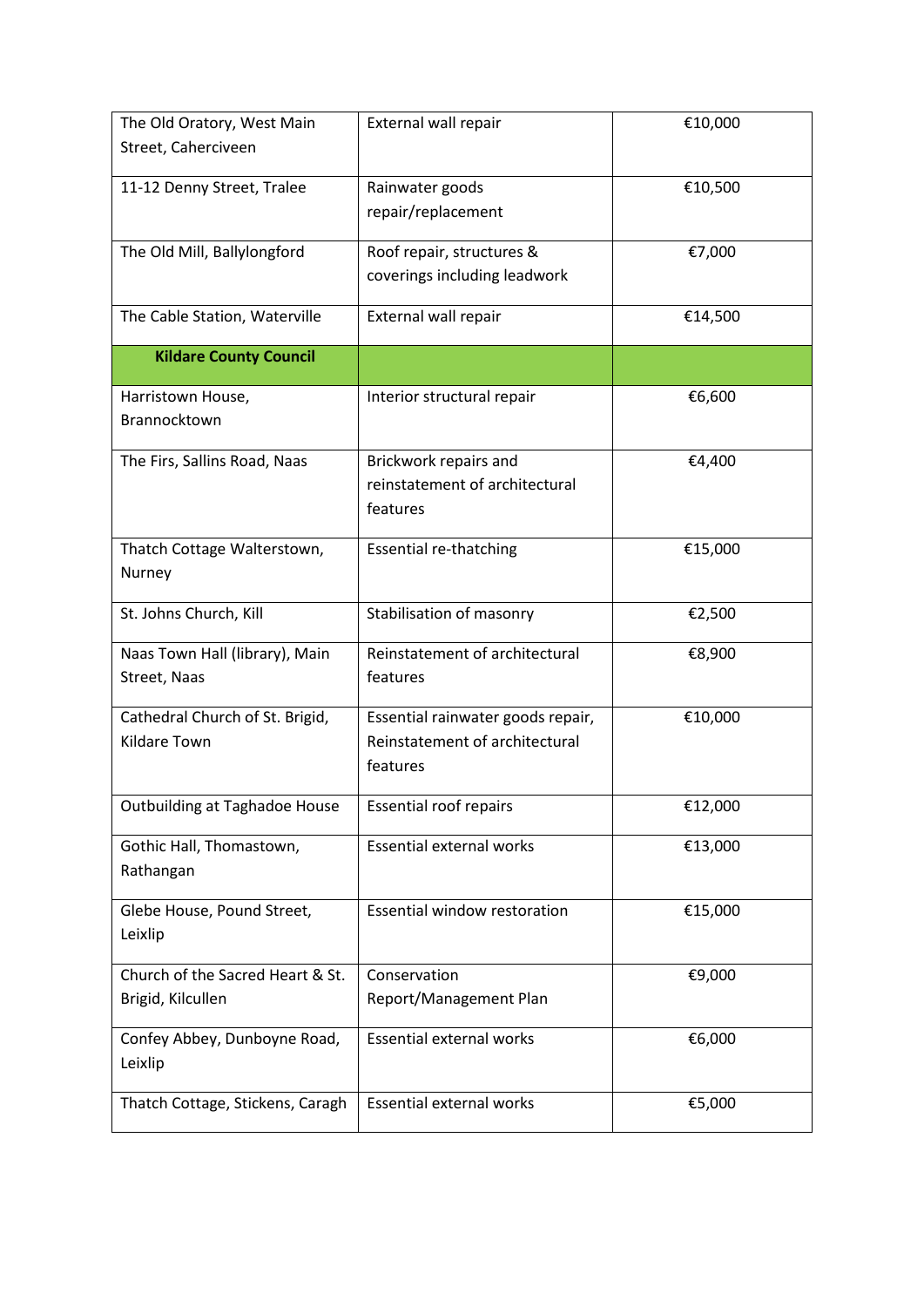| Burtown House, Burtown, Athy                                            | External wall repairs, rainwater<br>goods replacement                             | €12,000 |
|-------------------------------------------------------------------------|-----------------------------------------------------------------------------------|---------|
| Thatch House, Thomastown,<br>Caragh                                     | Limecrete floor, Internal lime<br>rendering                                       | €2,500  |
| Presentation Convent, Kildare<br>Town                                   | Essential works to bell tower and<br>chimney                                      | €4,500  |
| <b>Kilkenny County Council</b>                                          |                                                                                   |         |
| St Canice's Deanery, Church<br>Lane                                     | Lime rendering                                                                    | €9,500  |
| Clock Tower, Kilrush, Freshford                                         | Reinstatement of architectural<br>features                                        | €12,000 |
| No. 10 The Parade, Kilkenny                                             | External joinery repair, lime<br>rendering, rainwater goods<br>repair/replacement | €10,700 |
| Church of the Assumption,<br>Ballyouskill                               | Historic window glass<br>conservation/protection                                  | €13,000 |
| De Loughry House, Butts Green,<br>Kilkenny                              | Roof repair, structures &<br>coverings including leadwork                         | €10,000 |
| Church of the Immaculate<br>Conception, Kilkenny Street,<br>Castlecomer | External wall repair                                                              | €6,600  |
| Byrnes Thatched Cottage,<br>Kylevehagh Commons, Callan                  | Lime rendering                                                                    | €11,000 |
| 3 Banim Terrace, Freshford Rd,<br>Kilkenny                              | Roof repair, structures &<br>coverings including leadwork                         | €9,000  |
| Malzards Public House, Main<br>Street, Stoneyford                       | External joinery repair                                                           | €9,500  |
| Killinney Mill House, Killinney,<br>Kells                               | Rainwater goods<br>repair/replacement                                             | €7,500  |
| Andrew Ryan Public House, 3<br>Friary Street, Kilkenny                  | External joinery repair                                                           | €9,000  |
| The Old Fever Hospital,<br>Clintstown Road, Freshford                   | Lime rendering                                                                    | €11,000 |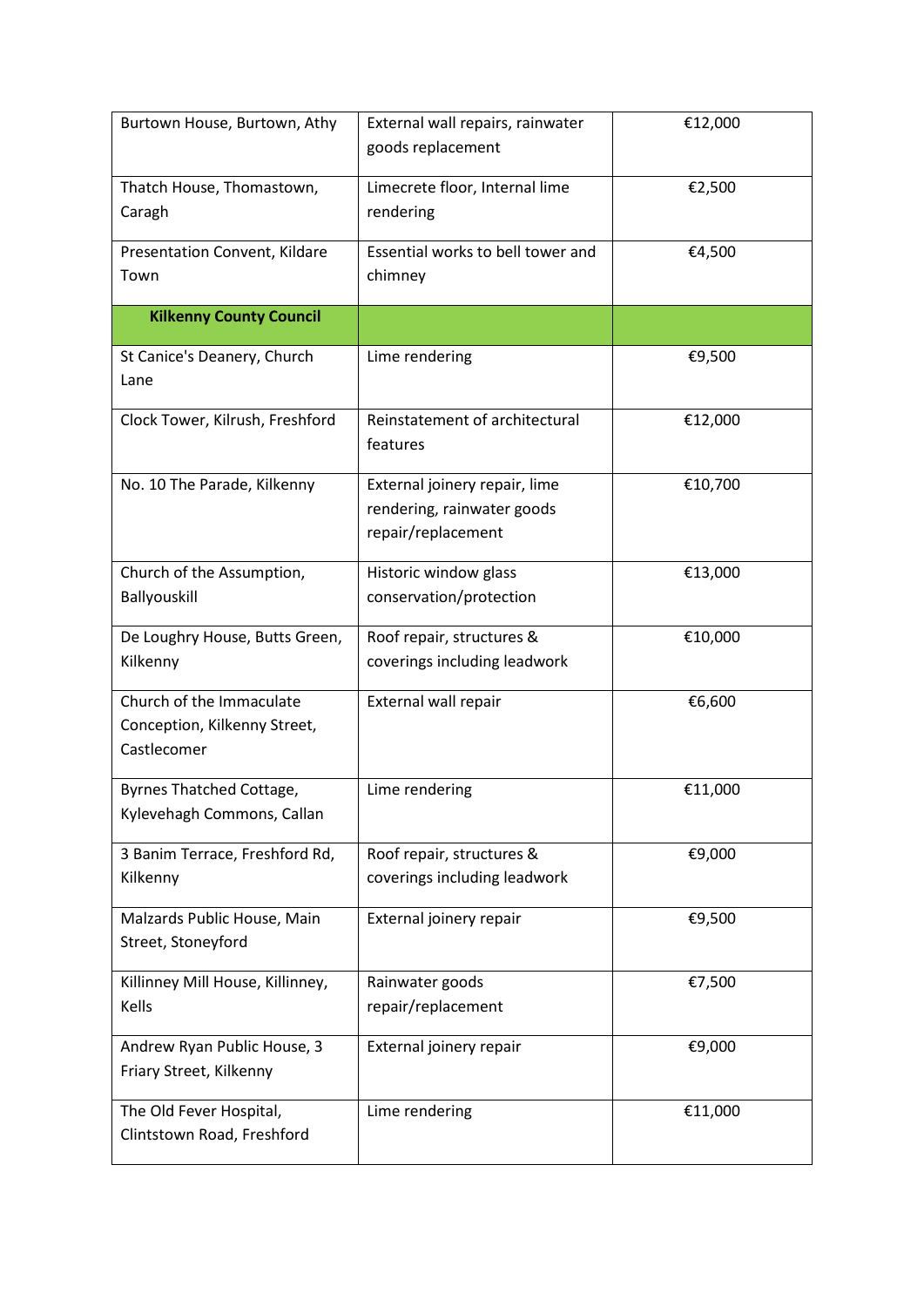| Windgap<br>Roof repair, structures &<br>St. Kieran's College, College<br>€9,000<br>coverings including leadwork<br>Road, Kilkenny<br>Thatching<br>€11,000<br>Thatched Cottage, Newtown,<br>Kilmacow<br>Roof repair, structures &<br>€6,500<br>4 Banim Terrace, Freshford<br>coverings including leadwork<br>Road, Kilkenny<br>Bridge View, High Street,<br>External joinery repair<br>€2,500<br>Inistioge<br><b>Laois County Council</b><br>Proposed protection and repair of<br>€12,500<br>Emo Gate Lodge, Emo Court<br>Demesne, Emo<br>a protected structure sitting<br>outside gates of Emo Court (Gate<br>Lodge)<br>Front entrance and front door<br>O'Connell House, O'Connell<br>€7,000<br>remedial works<br>Square, Mountmellick<br>Lea Church of Ireland, Killenard,<br>Render repairs at chancel end,<br>€12,500<br>Portarlington<br>pointing repairs to coping of bell<br>tower<br>Preston House Boutique Ltd,<br>Rainwater goods<br>€6,000<br>repair/replacement and works to<br>Main Street, Abbeyleix |
|--------------------------------------------------------------------------------------------------------------------------------------------------------------------------------------------------------------------------------------------------------------------------------------------------------------------------------------------------------------------------------------------------------------------------------------------------------------------------------------------------------------------------------------------------------------------------------------------------------------------------------------------------------------------------------------------------------------------------------------------------------------------------------------------------------------------------------------------------------------------------------------------------------------------------------------------------------------------------------------------------------------------|
|                                                                                                                                                                                                                                                                                                                                                                                                                                                                                                                                                                                                                                                                                                                                                                                                                                                                                                                                                                                                                    |
|                                                                                                                                                                                                                                                                                                                                                                                                                                                                                                                                                                                                                                                                                                                                                                                                                                                                                                                                                                                                                    |
|                                                                                                                                                                                                                                                                                                                                                                                                                                                                                                                                                                                                                                                                                                                                                                                                                                                                                                                                                                                                                    |
|                                                                                                                                                                                                                                                                                                                                                                                                                                                                                                                                                                                                                                                                                                                                                                                                                                                                                                                                                                                                                    |
|                                                                                                                                                                                                                                                                                                                                                                                                                                                                                                                                                                                                                                                                                                                                                                                                                                                                                                                                                                                                                    |
|                                                                                                                                                                                                                                                                                                                                                                                                                                                                                                                                                                                                                                                                                                                                                                                                                                                                                                                                                                                                                    |
|                                                                                                                                                                                                                                                                                                                                                                                                                                                                                                                                                                                                                                                                                                                                                                                                                                                                                                                                                                                                                    |
|                                                                                                                                                                                                                                                                                                                                                                                                                                                                                                                                                                                                                                                                                                                                                                                                                                                                                                                                                                                                                    |
|                                                                                                                                                                                                                                                                                                                                                                                                                                                                                                                                                                                                                                                                                                                                                                                                                                                                                                                                                                                                                    |
|                                                                                                                                                                                                                                                                                                                                                                                                                                                                                                                                                                                                                                                                                                                                                                                                                                                                                                                                                                                                                    |
|                                                                                                                                                                                                                                                                                                                                                                                                                                                                                                                                                                                                                                                                                                                                                                                                                                                                                                                                                                                                                    |
|                                                                                                                                                                                                                                                                                                                                                                                                                                                                                                                                                                                                                                                                                                                                                                                                                                                                                                                                                                                                                    |
|                                                                                                                                                                                                                                                                                                                                                                                                                                                                                                                                                                                                                                                                                                                                                                                                                                                                                                                                                                                                                    |
|                                                                                                                                                                                                                                                                                                                                                                                                                                                                                                                                                                                                                                                                                                                                                                                                                                                                                                                                                                                                                    |
|                                                                                                                                                                                                                                                                                                                                                                                                                                                                                                                                                                                                                                                                                                                                                                                                                                                                                                                                                                                                                    |
|                                                                                                                                                                                                                                                                                                                                                                                                                                                                                                                                                                                                                                                                                                                                                                                                                                                                                                                                                                                                                    |
|                                                                                                                                                                                                                                                                                                                                                                                                                                                                                                                                                                                                                                                                                                                                                                                                                                                                                                                                                                                                                    |
|                                                                                                                                                                                                                                                                                                                                                                                                                                                                                                                                                                                                                                                                                                                                                                                                                                                                                                                                                                                                                    |
|                                                                                                                                                                                                                                                                                                                                                                                                                                                                                                                                                                                                                                                                                                                                                                                                                                                                                                                                                                                                                    |
|                                                                                                                                                                                                                                                                                                                                                                                                                                                                                                                                                                                                                                                                                                                                                                                                                                                                                                                                                                                                                    |
|                                                                                                                                                                                                                                                                                                                                                                                                                                                                                                                                                                                                                                                                                                                                                                                                                                                                                                                                                                                                                    |
| historic protected single glazed                                                                                                                                                                                                                                                                                                                                                                                                                                                                                                                                                                                                                                                                                                                                                                                                                                                                                                                                                                                   |
| windows                                                                                                                                                                                                                                                                                                                                                                                                                                                                                                                                                                                                                                                                                                                                                                                                                                                                                                                                                                                                            |
| Protrane House, Stradbally Rd,<br>Historic Windows/glass<br>€5,000                                                                                                                                                                                                                                                                                                                                                                                                                                                                                                                                                                                                                                                                                                                                                                                                                                                                                                                                                 |
| Portlaoise<br>conservation protection                                                                                                                                                                                                                                                                                                                                                                                                                                                                                                                                                                                                                                                                                                                                                                                                                                                                                                                                                                              |
| St. Paul's Church, "The French<br>Historic Windows/glass<br>€7,000                                                                                                                                                                                                                                                                                                                                                                                                                                                                                                                                                                                                                                                                                                                                                                                                                                                                                                                                                 |
| Church", French Church Street,<br>conservation protection                                                                                                                                                                                                                                                                                                                                                                                                                                                                                                                                                                                                                                                                                                                                                                                                                                                                                                                                                          |
| Portarlington                                                                                                                                                                                                                                                                                                                                                                                                                                                                                                                                                                                                                                                                                                                                                                                                                                                                                                                                                                                                      |
| Tenakill House, Tinnakill,<br>€15,000<br>Masonry repair works to rear of                                                                                                                                                                                                                                                                                                                                                                                                                                                                                                                                                                                                                                                                                                                                                                                                                                                                                                                                           |
| Raheen, Portlaoise<br>house                                                                                                                                                                                                                                                                                                                                                                                                                                                                                                                                                                                                                                                                                                                                                                                                                                                                                                                                                                                        |
| Lime Rendering<br>€8,000<br>Vicarstown National School,                                                                                                                                                                                                                                                                                                                                                                                                                                                                                                                                                                                                                                                                                                                                                                                                                                                                                                                                                            |
| Vicarstown                                                                                                                                                                                                                                                                                                                                                                                                                                                                                                                                                                                                                                                                                                                                                                                                                                                                                                                                                                                                         |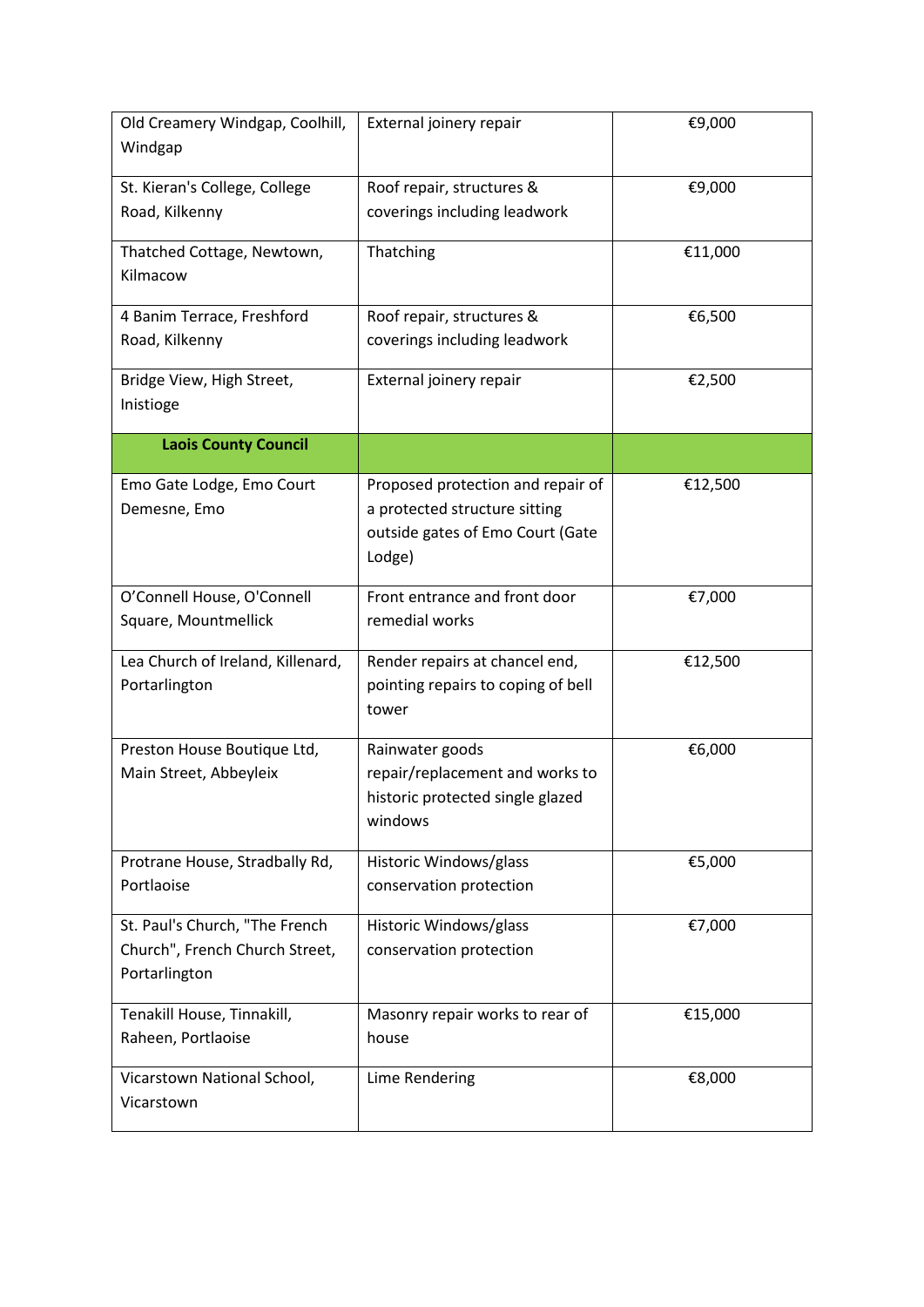| Dwelling House, Gorteen,<br><b>Ballacolla</b>      | Thatching                                                        | €6,900     |
|----------------------------------------------------|------------------------------------------------------------------|------------|
| Thatched House, Rathleague                         | Thatching                                                        | €6,900     |
| Thatched House, Shanbeg,<br>Rosenallis             | Thatching                                                        | €8,750     |
| Thatched Farmhouse,<br>Raheenleigh, Cullahill      | To maintain thatch roof                                          | €450       |
| <b>Leitrim County Council</b>                      |                                                                  |            |
| Kinlough Catholic Church                           | Mitigation of damp                                               | €15,000    |
| Oughteragh Church of Ireland,<br>Ballinamore       | Historic window glass<br>conservation/protection                 | €7,355     |
| <b>Dromahaire Goods Shed</b>                       | Roof repair, structures &<br>coverings including leadwork        | €15,000    |
| St.Patricks Church, Dromahaire                     | Roof repair, structures &<br>coverings including leadwork        | €12,357.75 |
| St.Marys, Glenfarne                                | Historic window glass<br>conservation/protection                 | €15,000    |
| St Columbas Church of Ireland,<br>Corrawallen      | Interior structural repair                                       | €15,000    |
| Dunleavy Shop, Mohill                              | <b>Structural Stability</b>                                      | €15,000    |
| <b>Limerick City &amp; County Council</b>          |                                                                  |            |
| Linfield House, Pallasgreen                        | Structural stabilisation                                         | €8,000     |
| Main Street, Bruff                                 | Roof repair, rainwater goods<br>repair, external joinery repairs | €9,500     |
| Main Street, Bruff                                 | Roof repair, rainwater goods<br>repair, external joinery repairs | €9,500     |
| No. 28 Henry Street                                | Reinstatement of architectural<br>features                       | €4,000     |
| Mews Lane Gateway on<br>Catherine Street, Limerick | Reinstatement of architectural<br>features                       | €3,000     |
| Former St. Munchin's Church of                     | External wall repair                                             | €4,000     |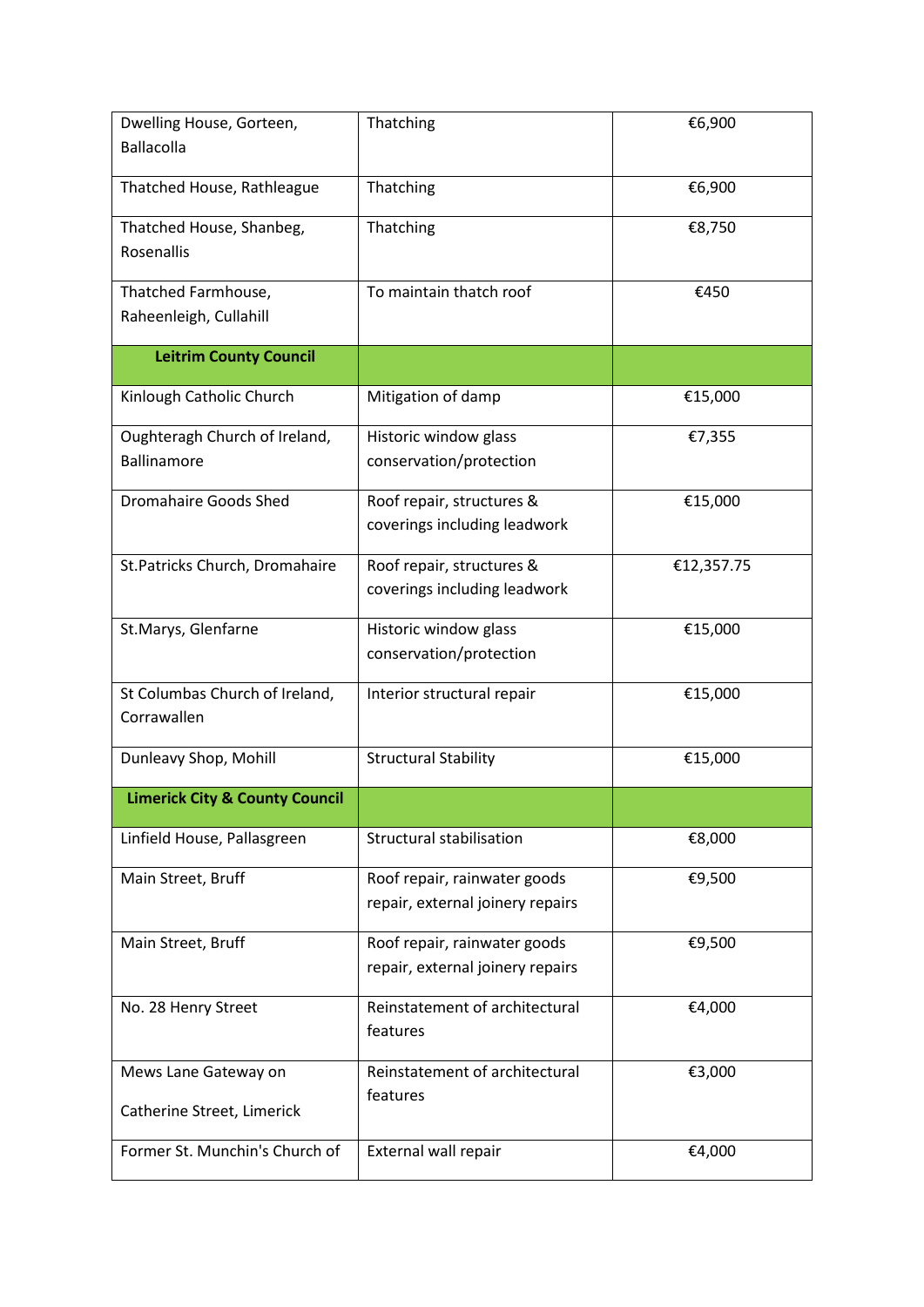| Ireland church, Church Street,                 |                                                                                                             |         |
|------------------------------------------------|-------------------------------------------------------------------------------------------------------------|---------|
| Limerick                                       |                                                                                                             |         |
| Muintir na Tire Hall, Murroe                   | External wall repair, Mitigation of<br>damp                                                                 | €3,500  |
| Castle Oliver, Ardpatrick,<br>Kilmallock       | Structural stabilisation of parapet<br>level<br>masonry, reinstatement of<br>roofing structure, new roofing | €9,500  |
|                                                | cover                                                                                                       |         |
| Killmurry, Feenagh, Kilmallock                 | Rethatching                                                                                                 | €2,500  |
| Westview, Lower Shelbourne<br>Road, Limerick   | External wall repair                                                                                        | €4,000  |
| Elton, Kilmallock                              | External wall repair                                                                                        | €5,000  |
| 2 Auburn Villas, O'Connell<br>Avenue, Limerick | <b>External Joinery repairs</b>                                                                             | €5,000  |
| Doonbeirne, Ballingary                         | <b>External Joinery repairs</b>                                                                             | €5,000  |
| Main Street, Castleconnell,<br>Limerick        | <b>External Joinery repairs</b>                                                                             | €5,000  |
| Custom House, Rutland Street,<br>Limerick      | External wall repair                                                                                        | €5,000  |
| Kilballyowen, Bruff                            | Roof repair, to include roofing<br>structure repairs                                                        | €7,500  |
| Glenmore, Strand                               | Rethatching                                                                                                 | €9,050  |
| Main Street, Kilfinane                         | <b>External Joinery repairs</b>                                                                             | €7,500  |
| Glin Castle, Glin                              | Interior decorative repair                                                                                  | €8,000  |
| Castlegarde, Cappamore                         | Replacement of outdated services                                                                            | €12,000 |
| 'Lowe's', Church View, Main<br>Street, Adare   | Interior structural & decorative<br>repairs                                                                 | €5,000  |
| Church view, Main Street, Adare                | <b>External Joinery repairs</b>                                                                             | €5,000  |
| Mountfune, Murroe                              | Roof repair, rainwater goods<br>repair, external joinery repairs                                            | €4,000  |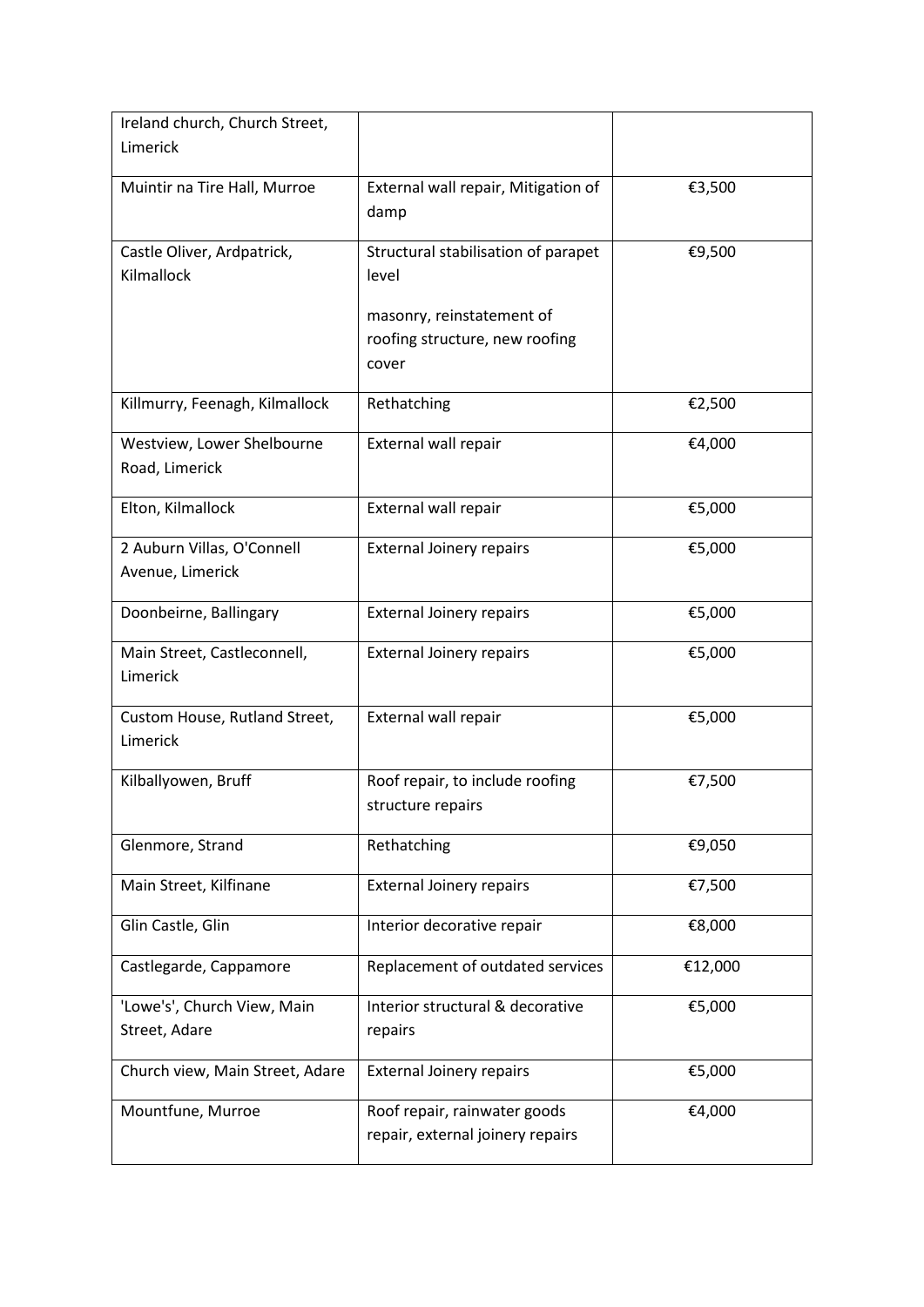| Dollas House, Croom                                           | External wall repair                                                     | €5,000  |
|---------------------------------------------------------------|--------------------------------------------------------------------------|---------|
| Scarteen, Knocklong                                           | Roof repair, rainwater goods<br>repair                                   | €7,500  |
| Ahane, Lisnagry                                               | Roof repair, rainwater goods<br>repair, external joinery repairs         | €5,000  |
| Court House, Kildimo, Mona<br>Lodge, Portcrusha,              | External fixture repair- bridge /<br>culvert                             | €5,000  |
| Montpelier                                                    | at entrance gate to the grounds                                          |         |
| Mona Lodge, Portcrusha,<br>Montpelier                         | Structural stabilisation, roof<br>repair                                 | €4,000  |
| O'Brien's Farmhouse, Ballyneety<br>South, Pallasgreen         | Roof repair, rainwater goods<br>repair,                                  | €4,000  |
|                                                               | external joinery repairs,<br><b>Professional Fees</b>                    |         |
| 'Franklin's Thatched House',<br>Ballysimon                    | <b>External Joinery repairs</b>                                          | €2,500  |
| Gothic Wing, Mungret College,<br>Limerick                     | External fixtures repair- leaded<br>windows,<br><b>Professional Fees</b> | €8,000  |
| 'Carroll's Thatched House',<br>Effin                          | Rethatching                                                              | €2,500  |
| Former Church of Ireland<br>church, St. Paul's, Glin          | Apse-Roof repair, rainwater<br>goods repair                              | €4,750  |
| <b>Longford County Council</b>                                |                                                                          |         |
| St. Michael's (Bishop's Palace),<br>Ballinalee Road, Longford | Rainwater goods<br>repair/replacement                                    | €9,800  |
| Creevaghmore House,<br>Creevaghmore, Ballymahon               | Interior decorative repair                                               | €11,500 |
| Derreen House, Clondra                                        | External joinery repair                                                  | €5,100  |
| Former Ulster Bank, Market<br>Street, Granard                 | Reinstatement of architectural<br>features                               | €8,200  |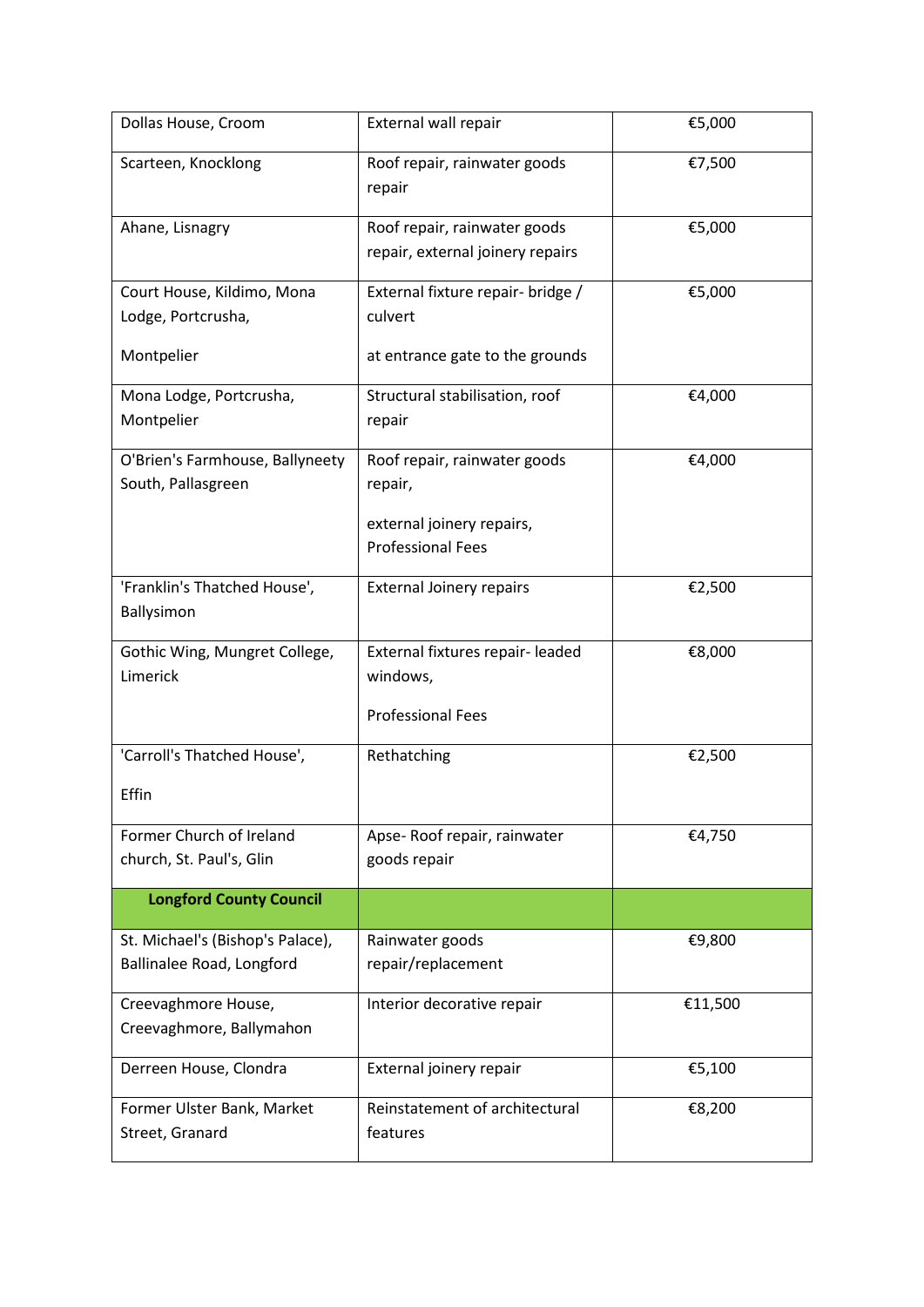| Hall's (former RIC Barracks),                         | Rainwater goods                       | €2,600  |
|-------------------------------------------------------|---------------------------------------|---------|
| Barrack Street, Longford                              | repair/replacement                    |         |
| J. Burn's, Main Street,                               | Mitigation of damp                    | €11,600 |
| Edgeworthstown                                        |                                       |         |
| Ledwithstown House,                                   | Lime rendering                        | €8,200  |
| Ledwithstown                                          |                                       |         |
|                                                       |                                       |         |
| Old Post Office, Ardagh                               | External joinery repair               | €8,900  |
| St Munis's Church, Forgeney,                          | Historic window glass                 | €7,000  |
| Ballymahon                                            | conservation/protection               |         |
| St Paul's Church, Main Street,                        | Roof repair, structures &             | €11,500 |
| Newtownforbes                                         | coverings including leadwork          |         |
| Templeton Glebe, Killashee                            | Stabilisation of masonry & roof       | €11,600 |
|                                                       | repair, structures & coverings        |         |
|                                                       | including leadwork                    |         |
| <b>Louth County Council</b>                           |                                       |         |
|                                                       |                                       |         |
| Bellews Castle, Castletown,                           | Roof repair, structures &             | €12,674 |
| <b>Dundalk</b>                                        | coverings including leadwork          |         |
| Beaulieu House, Beaulieu Cross,                       | Roof repair, structures &             | €4,500  |
| Drogheda                                              | coverings including leadwork          |         |
| Townley Hall, Drogheda                                | External fixture repair               | €14,550 |
| The Thatch Public House,                              | Interior decorative repair            | €10,000 |
| Donore Road, Drogheda                                 |                                       |         |
| 19 St. Mary's Cottages,                               | Roof repair, structures &             | €6,356  |
| Drogheda                                              | coverings including leadwork          |         |
| 2 The Sycamores, Greenhills,                          | Roof repair, structures &             | €12,913 |
| Drogheda                                              | coverings including leadwork          |         |
|                                                       |                                       |         |
| The Red Door Project, St. Mary's<br>Convent, Drogheda | Rainwater goods<br>repair/replacement | €14,000 |
|                                                       |                                       |         |
| Monvallet House, Louth Village,                       | Lime Rendering                        | €15,000 |
| Dundalk                                               |                                       |         |
| Outbuilding, Canontown,                               | Lime Rendering                        | €13,000 |
| Termonfeckin                                          |                                       |         |
|                                                       |                                       |         |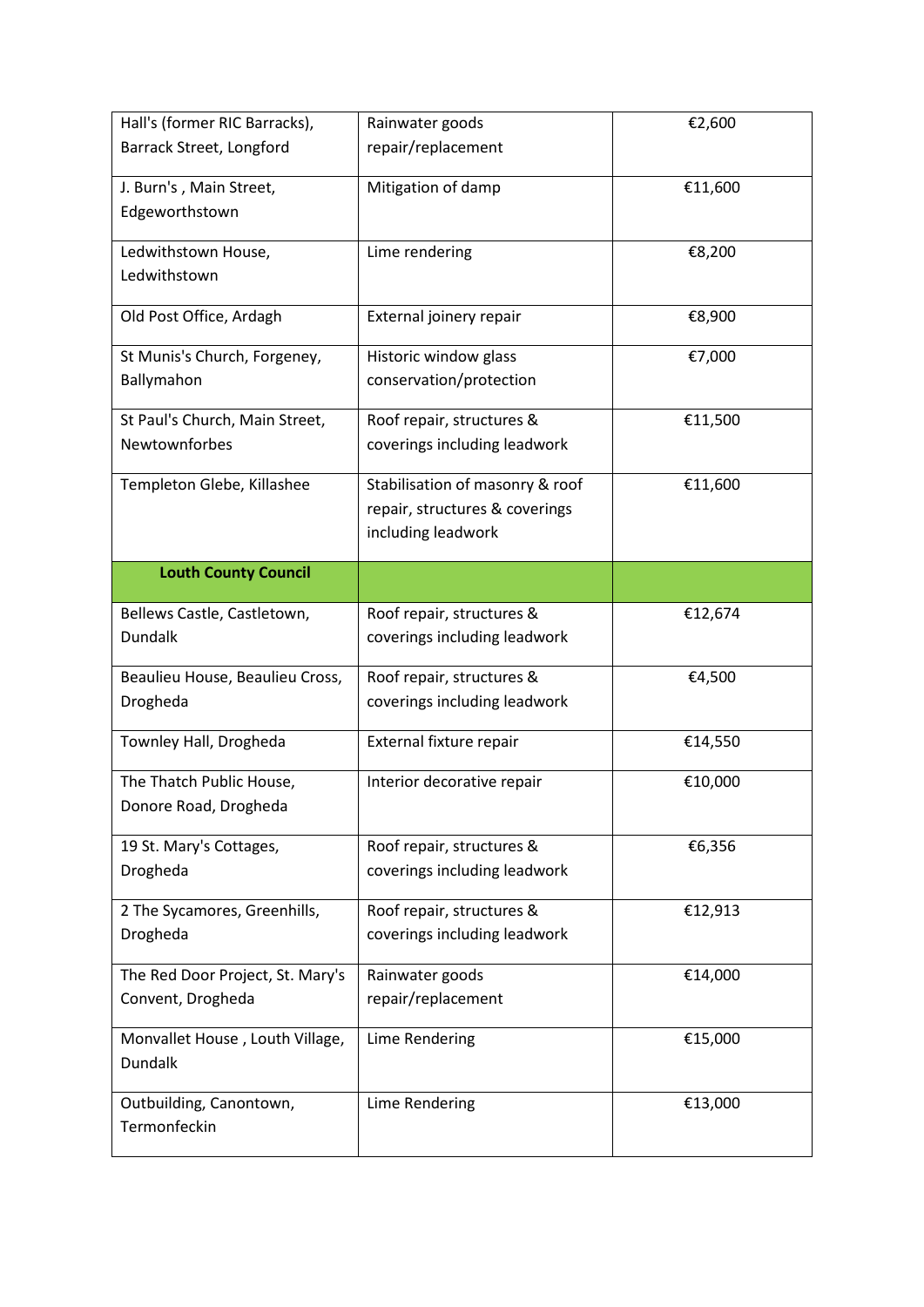| 27 Euston Street, Greenore                                   | Draught-proofing of windows,<br>doors and other openings | €5,107  |
|--------------------------------------------------------------|----------------------------------------------------------|---------|
|                                                              |                                                          |         |
| Banktown, Baltray                                            | Thatching                                                | €4,500  |
| Lisrenny, Tallanstown                                        | Draught-proofing of windows,                             | €10,600 |
|                                                              | doors and other openings                                 |         |
| Whiterath Cottage, Dromiskin                                 | External wall repair                                     | €3,200  |
| <b>Mayo County Council</b>                                   |                                                          |         |
| Church of St. Charles the Martyr,<br>Hollymount              | Repair & reinstatement of cast<br>iron spire             | €13,500 |
| The Old Rectory, Westport                                    | Roof repairs                                             | €13,400 |
| Bridge House, Westport                                       | Lime rendering                                           | €12,100 |
| Ballina Presbyterian Church,<br><b>Ballina</b>               | Window repairs                                           | €10,000 |
| Church of Ireland, Foxford                                   | Tower repairs                                            | €10,000 |
| Ballinrobe House, Ballinrobe                                 | Window repairs                                           | €10,000 |
| Ballyglass Lighthouse, Ballyglass                            | Window repairs                                           | €8,000  |
| Raheens Obelisk, Raheens                                     | Stone repairs, lime pointing and<br>grouting             | €6,500  |
| <b>Ballina Church of Ireland</b><br>National School, Ballina | Window repairs                                           | €6,500  |
| Creagh House, Ballinrobe                                     | Tower repairs                                            | €6,000  |
| <b>Meath County Council</b>                                  |                                                          |         |
| Swainstown House, Kilmessan                                  | Historic window glass<br>conservation/protection         | €6,000  |
| 1 The Cottages, Millbrook,                                   | Roof repair, structures &                                | €2,500  |
| Crossdrum Upper, Oldcastle                                   | coverings including leadwork                             |         |
| 2 The Cottages, Millbrook,                                   | Roof repair, structures &                                | €2,500  |
| Crossdrum Upper, Oldcastle                                   | coverings including leadwork                             |         |
| The Medical Hall, Canon/Church                               | Historic window glass                                    | €4,500  |
| Street, Kells                                                | conservation/protection                                  |         |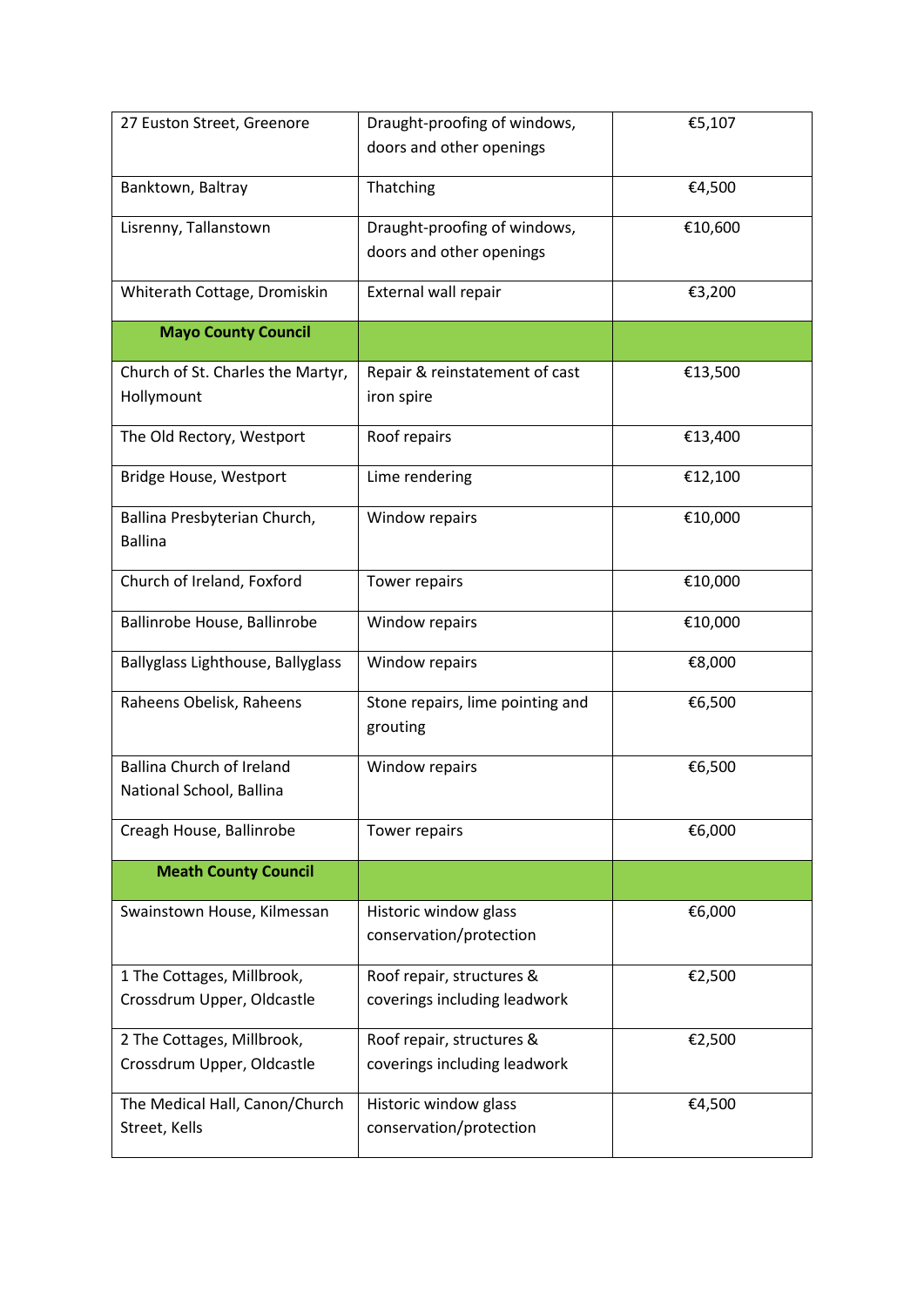| Rowen House, Market Street,            | Interior/Exterior decorative repair              | €2,300  |
|----------------------------------------|--------------------------------------------------|---------|
| Kells                                  |                                                  |         |
| Stadalt House, Stamullen               | Historic window glass                            | €6,000  |
|                                        | conservation/protection                          |         |
|                                        |                                                  |         |
| Headfort House, Headfort               | Historic window glass                            | €9,800  |
| Demesne, Kells                         | conservation/protection                          |         |
|                                        |                                                  | €5,631  |
| Teltown House, Donaghpatrick,<br>Navan | Historic window glass<br>conservation/protection |         |
|                                        |                                                  |         |
| Herd's Cottage, Hilltown,              | Roof repair, Structures &                        | €2,022  |
| Bellewstown                            | Coverings including Leadwork                     |         |
|                                        |                                                  |         |
| Bunbeg, Coast Road, Bettystown         | External fixture repair - Iron<br>Railings       | €4,132  |
|                                        |                                                  |         |
| Farmhouse, Carrickspringan,            | External fixture repair                          | €6,000  |
| Moynalty, Kells                        |                                                  |         |
|                                        |                                                  |         |
| Durhamstown Castle,                    | External fixture repair                          | €6,000  |
| Bohermeen, Navan                       |                                                  |         |
| Bellewstown Hall, Bellewstown          | External fixture repair                          | €9,000  |
|                                        |                                                  |         |
| St Mary's Church of Ireland,           | Refurbishment of the movement                    | €6,042  |
| Church Hill, Navan                     | of the clock/repainting of the face              |         |
| Tobertynan Walled Garden,              | <b>External Wall Repair</b>                      | €6,000  |
| Rathmolyon                             |                                                  |         |
|                                        |                                                  |         |
| St Mary's, Catholic Church,<br>Navan   | <b>External Wall Repair</b>                      | €10,500 |
|                                        |                                                  |         |
| Francis Ledwidge Museum,               | <b>External Wall Repair</b>                      | €9,767  |
| Janeville, Slane                       |                                                  |         |
| Larchill Gardens, Kilcock              | <b>External Wall Repair</b>                      | €5,433  |
|                                        |                                                  |         |
| The Old Glebe, Drumconrath,            | Historic window glass                            | €1,589  |
| Navan                                  | conservation/protection                          |         |
|                                        |                                                  |         |
| Castleodder, Odder, Dunsany,<br>Navan  | <b>External Wall Repair</b>                      | €6,000  |
|                                        |                                                  |         |
| St Laurence Hotel, Market Sq.,         | Internal joinery repair                          | €4,184  |
| Navan                                  |                                                  |         |
|                                        |                                                  |         |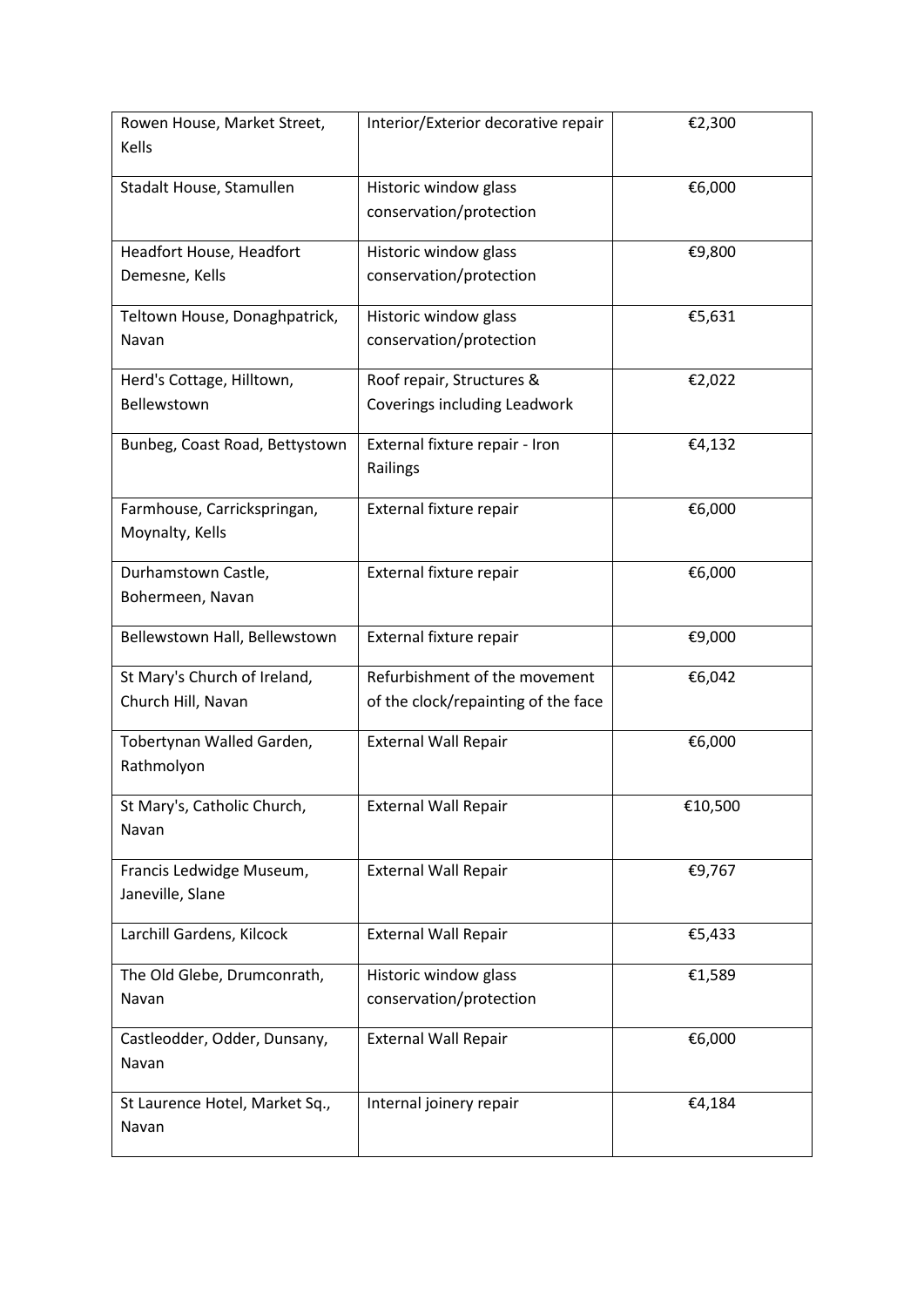| Slane Castle, Slane                                           | Historic window glass                                                                                                                                                    | €10,500   |
|---------------------------------------------------------------|--------------------------------------------------------------------------------------------------------------------------------------------------------------------------|-----------|
|                                                               | conservation/protection                                                                                                                                                  |           |
| <b>Monaghan County Council</b>                                |                                                                                                                                                                          |           |
| Newbliss Gate Lodge Killycushil,                              | External joinery repair                                                                                                                                                  | €2,171    |
| Monaghan Town                                                 |                                                                                                                                                                          |           |
| Freame Mount Demense,<br>Cootehill                            | External joinery repair                                                                                                                                                  | €3,518.50 |
| Monaghan Methodist Church,<br>Dawson Street, Monaghan Town    | Interior decorative repair                                                                                                                                               | €7,452,15 |
| Former Railway Station,<br>Glaslough                          | Stabilisation of masonry                                                                                                                                                 | €8,085    |
| The Squealing Pig The Diamond,<br>Monaghan Town               | Reinstatement of architectural<br>features                                                                                                                               | €13,125   |
| Creighton Hotel Fermanagh<br>Street, Clones                   | Interior decorative repair,<br>Insulation of suspended timber<br>floors                                                                                                  | €14,650   |
| Teach losef St Louis Secondary<br>School, Glen Road, Monaghan | External joinery repair                                                                                                                                                  | €15,000   |
| <b>Coach Yard Stables Anderson's</b><br>Pub, Drum             | Roof repair, structures &<br>coverings including leadwork                                                                                                                | €15,000   |
| Former Ulster Bank The<br>Diamond, Clones                     | External wall repair,<br>reinstatement of architectural<br>features, roof repair, structures &<br>coverings including leadwork,<br>rainwater goods<br>repair/replacement | €15,000   |
| <b>Offaly County Council</b>                                  |                                                                                                                                                                          |           |
| Loughton, Moneygall                                           | External joinery repair                                                                                                                                                  | €5,500    |
| Murrough Thatch, Murrough,<br>Rahan                           | Thatching                                                                                                                                                                | €6,000    |
| Ballydownan Thatch, Geashill                                  | Thatching                                                                                                                                                                | €6,000    |
| Woodfield House, Woodfield,<br>Clara                          | External joinery repair                                                                                                                                                  | €5,000    |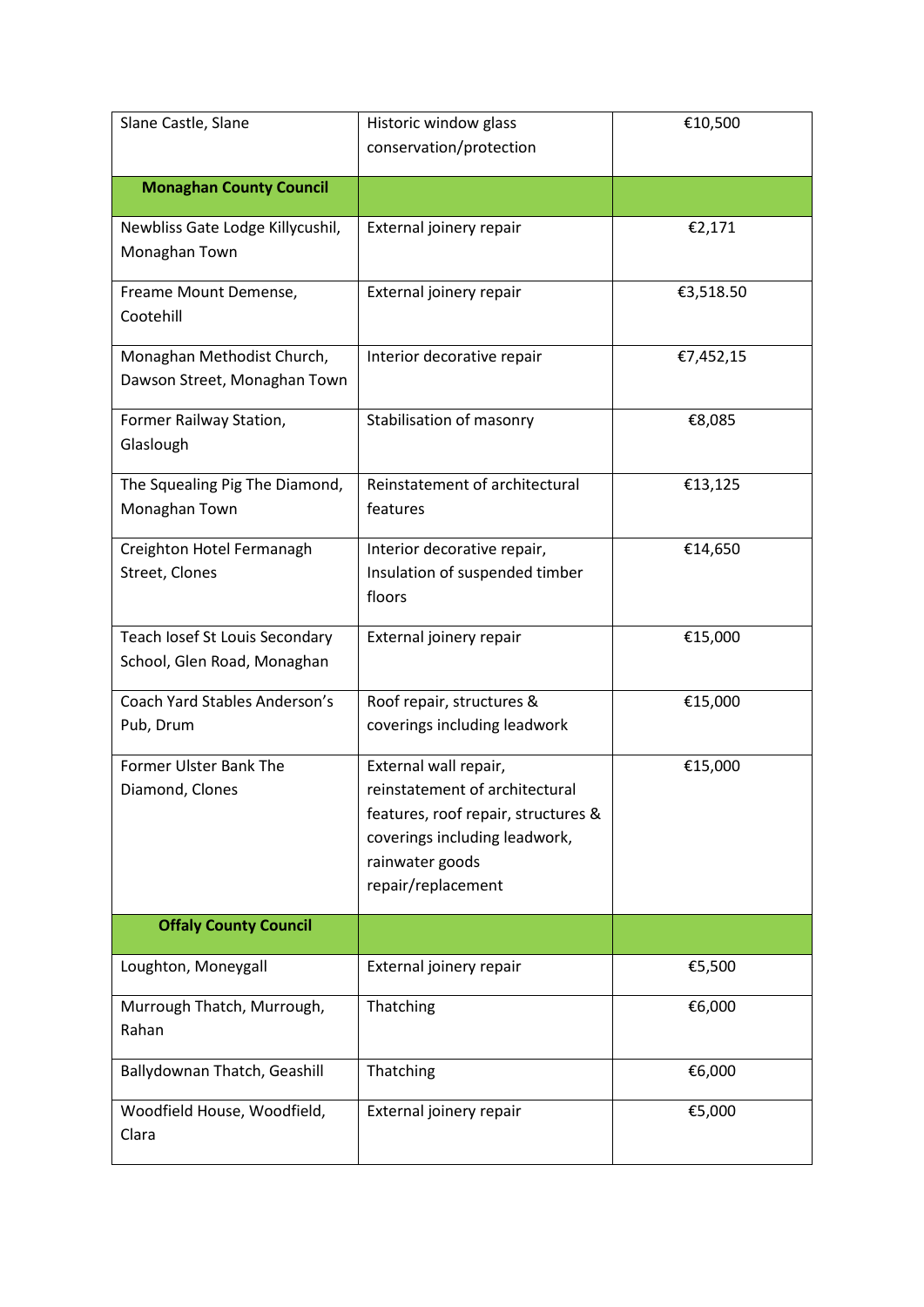| Springmount Mill, Gorraun,                       | Stabilisation of masonry    | €3,000 |
|--------------------------------------------------|-----------------------------|--------|
| Roscrea                                          |                             |        |
| Copper Pot, 9 High Street,                       | External joinery repair     | €4,500 |
| Tullamore                                        |                             |        |
|                                                  |                             |        |
| Borrisnafarney Mausoleum,<br>C.O.I.Ballycormick  | Stabilisation of masonry    | €3,500 |
|                                                  |                             |        |
| 9 Oxmantown Mall, Birr                           | Lime rendering              | €5,000 |
| The Oaks, Roscrea Rd, Shinrone                   | Lime rendering              | €4,000 |
| St Brendan's Hall, Emmet Street,                 | Rainwater goods             | €5,500 |
| Birr                                             | repair/replacement          |        |
| 11 Oxmantown Mall, Birr                          | External joinery repair     | €5,500 |
|                                                  |                             |        |
| The Old Monastery, Moorpark                      | External joinery repair     | €4,000 |
| St, Birr                                         |                             |        |
| Clonavoe Thatch, Clonbullogue                    | Thatching                   | €5,200 |
|                                                  |                             |        |
| Heavey Thatch, Clonmeen,                         | Thatching                   | €6,000 |
| Rhode                                            |                             |        |
| 1 Eden Row, Eden Road, Birr                      | Roof repair, structures &   | €3,000 |
|                                                  | coverings                   |        |
|                                                  |                             |        |
| Birr Castle, Birr                                | Mitigation of damp          | €5,000 |
| St. Kieran's R.C. Church, Clareen,               | Draught-proofing of windows | €4,000 |
| Birr                                             |                             |        |
| Derryweelan Thatch, Geashill                     | External joinery repair     | €3,200 |
|                                                  |                             |        |
| St. Mary's RC Church, Cloghan,                   | Historic window glass       | €5,000 |
| Birr                                             | conservation/protection     |        |
| Former Kilroy's, High St.                        | External fixture repair     | €4,000 |
| Tullamore                                        |                             |        |
|                                                  |                             |        |
| Cloncon Thatch, Tullamore                        | Lime rendering (internal)   | €3,000 |
| Church Street Building,                          | External joinery repair     | €4,000 |
| Tullamore                                        |                             |        |
|                                                  |                             |        |
| The Mallet Tavern, Kilbride<br>Street, Tullamore | Thatching                   | €6,000 |
|                                                  |                             |        |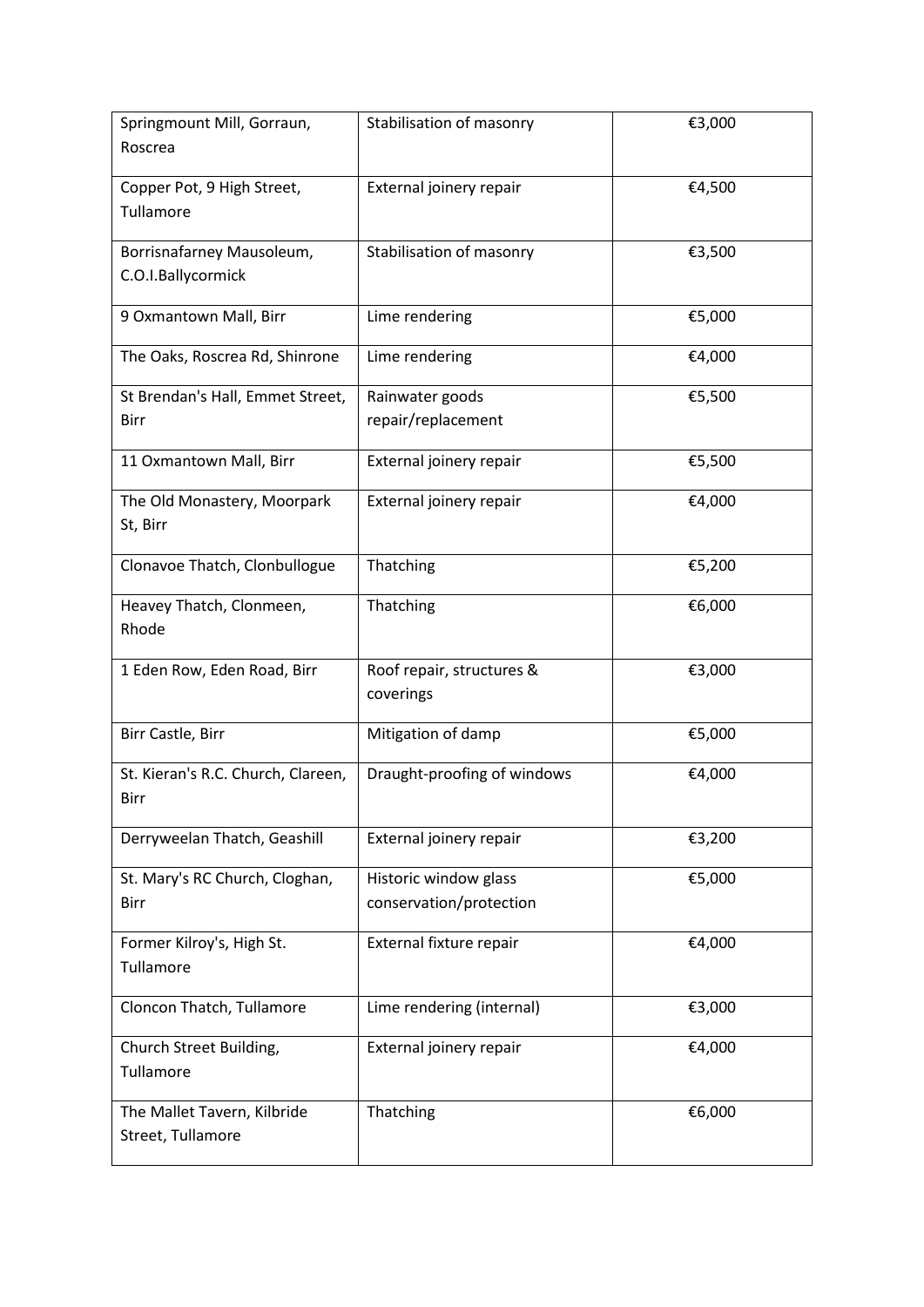| Kinnitty Castle, Kinnitty, Birr                            | External joinery repair                                                                                           | €5,500  |
|------------------------------------------------------------|-------------------------------------------------------------------------------------------------------------------|---------|
| Ballyegan Thatch, Birr                                     | Thatching                                                                                                         | €6,000  |
| Joyce House, High Street,<br>Tullamore                     | External joinery repair                                                                                           | €4,500  |
| McGinn House, High Street,<br>Tullamore                    | External joinery repair                                                                                           | €4,500  |
| <b>Roscommon County Council</b>                            |                                                                                                                   |         |
| Alderford House, Ballyfarnon                               | Roof repair, structures &<br>coverings including leadwork                                                         | €10,000 |
| Anderson's Thatch Pub,<br>Ballindrehid, Carrick on Shannon | Thatching                                                                                                         | €10,000 |
| Ardcarn Rectory, Ardcarne,<br>Boyle                        | External wall repair                                                                                              | €10,000 |
| Carrigard House, Kellogues,<br>Boyle                       | External fixture repair & Interior<br>decorative repair                                                           | €5,000  |
| Clonalis House, Castlerea                                  | Historic window glass<br>conservation/protection                                                                  | €10,000 |
| Dun Maeve Convent of Mercy,<br>Lisroyne, Strokestown       | Roof repair, structures &<br>coverings including leadwork and<br><b>External Fixture Repair</b>                   | €10,000 |
| Glencarne House, Ardcarne                                  | Historic window glass<br>conservation/protection                                                                  | €10,000 |
| Riversdale House, Knockvicar                               | <b>External Fixture Repair</b>                                                                                    | €5,000  |
| Sacre Coeur Presbytery, Abbey<br>Street, Roscommon         | Roof repair, structures &<br>coverings including leadwork,<br>external wall repair, internal<br>structural repair | €10,000 |
| St. Coman's Church of Ireland,<br>Henry St., Roscommon     | Historic window glass<br>conservation/protection                                                                  | €5,000  |
| St. John's Church of Ireland,<br>Church St., Strokestown   | Historic window glass<br>conservation/protection                                                                  | €5,000  |
| Thatch Cottage, Carrowphadeen,<br>Lecarrow                 | Historic window glass<br>conservation/protection                                                                  | €4,500  |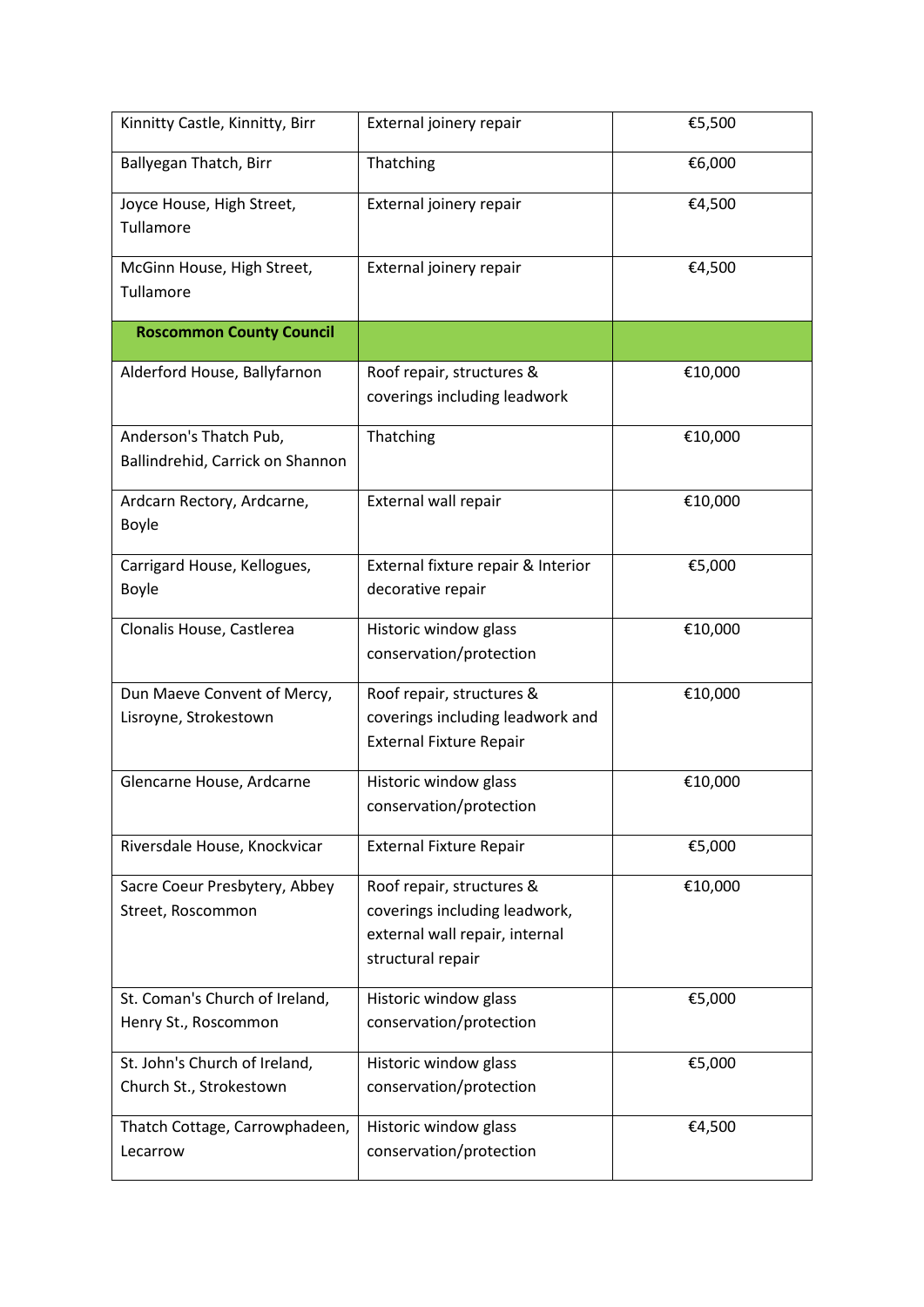| Hollywell House, Carrick on<br>Shannon | <b>External Wall Repair</b>      | €1,500  |
|----------------------------------------|----------------------------------|---------|
|                                        |                                  |         |
| <b>Sligo County Council</b>            |                                  |         |
| Former RIC/Constabulary                | Lime rendering                   | €7,000  |
| Barracks, Aclare, Tubbercurry          |                                  |         |
| Welcome hill, Clogher,                 | Repair and upgrading of historic | €3,000  |
| Monasteraden                           | window shutters                  |         |
| St Colmcilles Church,                  | Historic window glass            | €3,000  |
| Rathcormac                             | conservation/protection          |         |
| Hazelwood House, Hazelwood             | Repair and upgrading of historic | €10,000 |
| Avenue, Sligo                          | window shutters                  |         |
| Mount Shannon House,                   | Repair and upgrading of historic | €4,000  |
| Bundoran Road, Shannon                 | window shutters                  |         |
| Eighter, Sligo                         |                                  |         |
| Breeogue House, Breeogue,              | Rainwater goods                  | €2,300  |
| Knocknahur                             | repair/replacement               |         |
| Carrowgarry National School,           | Repair and upgrading of historic | €5,000  |
| Carrowcardin, Enniscrone               | window shutters                  |         |
| Yeats Memorial Building, Hyde          | External fixture repair          | €8,500  |
| Bridge, Sligo                          |                                  |         |
| 77 John Street, Sligo                  | Other energy efficiency          | €5,000  |
|                                        | improvements                     |         |
| Old Parochial House, Easkey            | Roof repair, structures &        | €6,000  |
|                                        | coverings including leadwork     |         |
| 3 Old Market Street, Sligo             | External fixture repair          | €5,000  |
| Beehive Lodge Entrance Pillars,        | External wall repair             | €3,300  |
| Union, Collooney                       |                                  |         |
| Dollys Cottage, Larass, Standhill      | Draught-proofing of windows,     | €4,900  |
|                                        | doors and other openings         |         |
| Castletown Manor, Cottlestown,         | Repair and upgrading of historic | €5,000  |
| Corballa                               | window shutters                  |         |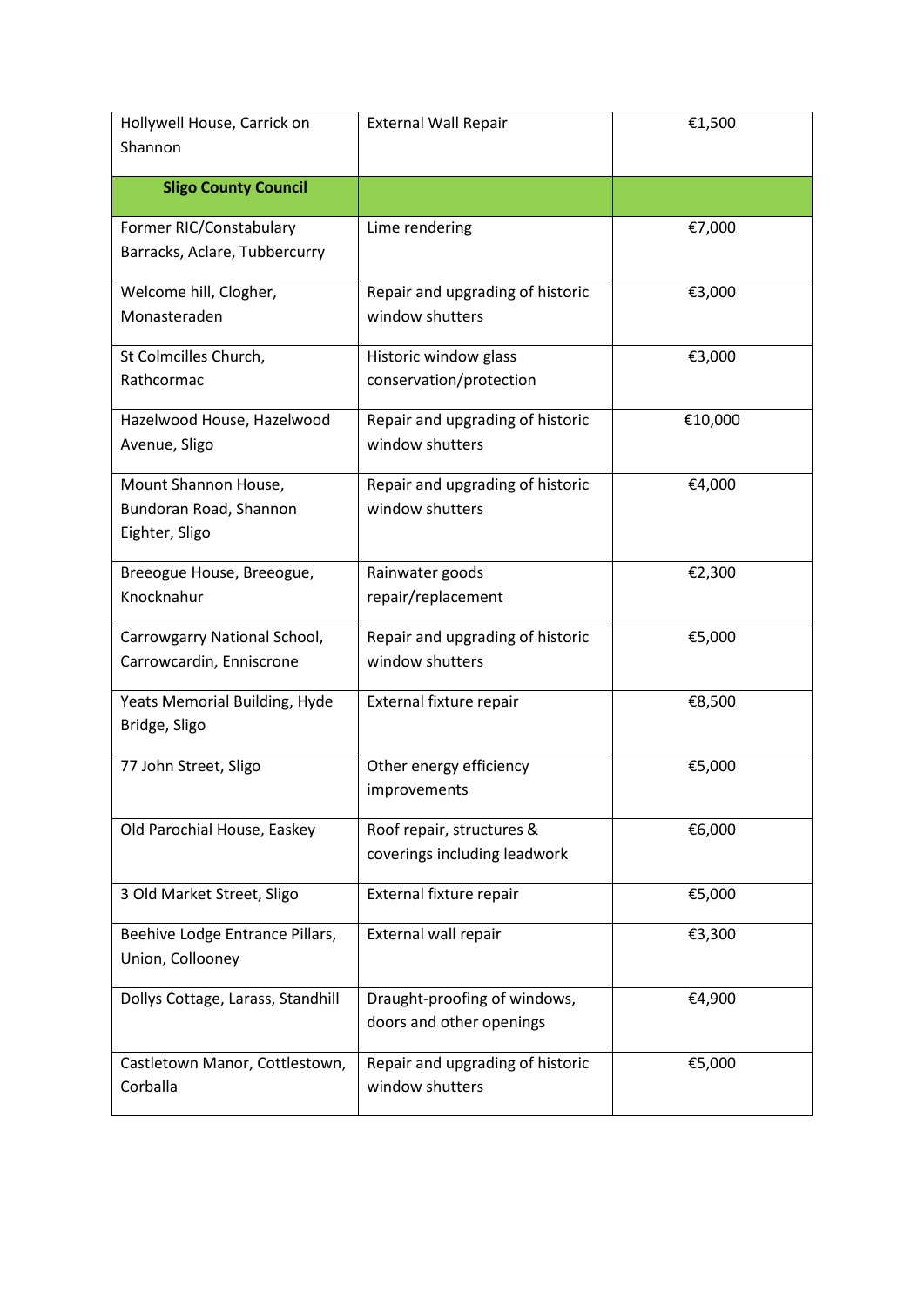| DV8 Building, 13 O'Connell         | Roof repair, structures &          | €5,000    |
|------------------------------------|------------------------------------|-----------|
| Street, Abbeyquarter North,        | coverings including leadwork       |           |
| Sligo                              |                                    |           |
| Pollexfen House, Wine Street,      | Rainwater goods                    | €6,000    |
| Sligo                              | repair/replacement                 |           |
|                                    |                                    |           |
| Carraig Donn, 41 O'Connell         | External wall repair               | €3,000    |
| Street, Abbeyquarter North,        |                                    |           |
| Sligo                              |                                    |           |
| The Glebe, Kilmacteige, Aclare     | Roof repair, structures &          | €5,000    |
|                                    | coverings including leadwork       |           |
|                                    |                                    |           |
| Kilglass House, Kilglass,          | Repair and upgrading of historic   | €3,000    |
| Enniscrone                         | window shutters                    |           |
| St Fechin and St Lassara Church,   | Repair and upgrading of historic   | €2,000    |
| Ballinacarrow                      | window shutters                    |           |
|                                    |                                    |           |
| <b>South Dublin County Council</b> |                                    |           |
| 6 Mill Lane, Palmerstown           | External joinery repair            | €5,596.50 |
| Silver Acre House, Sarah Curran    | Repair of original gate piers and  | €4,823.75 |
| Ace, Rathfarnham                   | walls                              |           |
| 655 Whitechurch Road,              | Rainwater goods                    | €1,670    |
| Rathfarnham                        | repair/replacement                 |           |
|                                    |                                    |           |
| The Old Glebe House, Newcastle     | External joinery repair to include | €15,000   |
|                                    | draughtproofing                    |           |
| Rathfarnham Parish Church          | Church organ repair/conservation   | €15,000   |
| (Church of Ireland), Main Street,  |                                    |           |
| Rathfarnham                        |                                    |           |
|                                    |                                    |           |
| Knocklyon House (Rutland           | Roof repair, structures &          | €8,512.50 |
| Centre) Knocklyon Road,            | coverings including leadwork       |           |
| Templeogue                         |                                    |           |
| Ely Gate (Dodder Arch),            | External fixture repair            | €15,000   |
| Rathfarnham                        |                                    |           |
| <b>Tipperary County Council</b>    |                                    |           |
|                                    |                                    |           |
| Former AIB Building, Bank St,      | Historic window glass              | €3,800    |
| Templemore                         | conservation/protection            |           |
|                                    |                                    |           |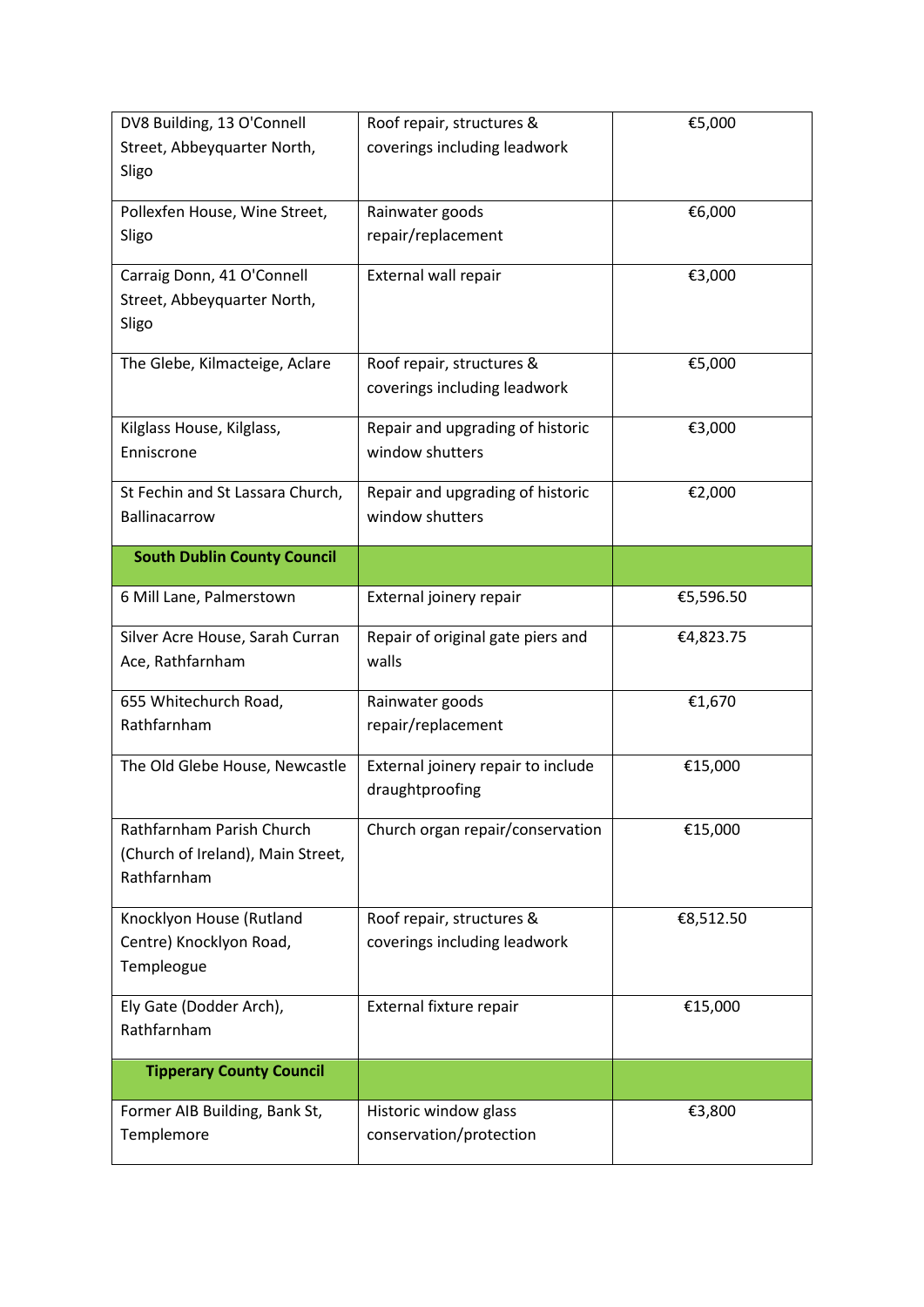| 15 Anne Street, Clonmel                              | Roof Repair                                      | €9,000  |
|------------------------------------------------------|--------------------------------------------------|---------|
| Curraghbawn House, Newtown                           | Historic window glass<br>conservation/protection | €3,800  |
| Old Parochial House,<br>Borrisokane                  | Roof Repair                                      | €9,000  |
| St Marys Church, Killenaule                          | Rainwater goods<br>repair/replacement            | €7,000  |
| Bawnbeg, Coolagarranroe                              | <b>Thatch Repairs</b>                            | €6,400  |
| Knocklofty House, Clonmel                            | Mitigation of damp                               | €10,000 |
| Ballyboe, Ballypatrick                               | Roof Repair                                      | €9,600  |
| Dromore House, Newport                               | Historic window glass<br>conservation/protection | €3,200  |
| Deerpark House, Mullagh                              | Structural stability                             | €10,000 |
| Monsea, Ballycommon                                  | <b>Thatch Repairs</b>                            | €6,400  |
| St Mary's Church, Clonmel                            | Mitigation of damp                               | €5,800  |
| Cahir Presbyterian Church                            | Historic window glass<br>conservation/protection | €3,500  |
| Southpark, Rahinane                                  | Mitigation of damp                               | €4,200  |
| St Anne's Church, Clonmore                           | Historic window glass<br>conservation/protection | €5,000  |
| St Paul's Church, Cahir                              | Mitigation of damp                               | €7,400  |
| Gorteenrainee, Barna                                 | Historic window glass<br>conservation/protection | €3,000  |
| St Ruadhans Lorrha                                   | Roof Repair                                      | €7,500  |
| Rosemary Square Fountain,<br>Roscrea                 | Stabilisation of masonry                         | €9,000  |
| Ferns Hollows, Ballina                               | Historic window glass<br>conservation/protection | €2,800  |
| <b>Waterford City &amp; County</b><br><b>Council</b> |                                                  |         |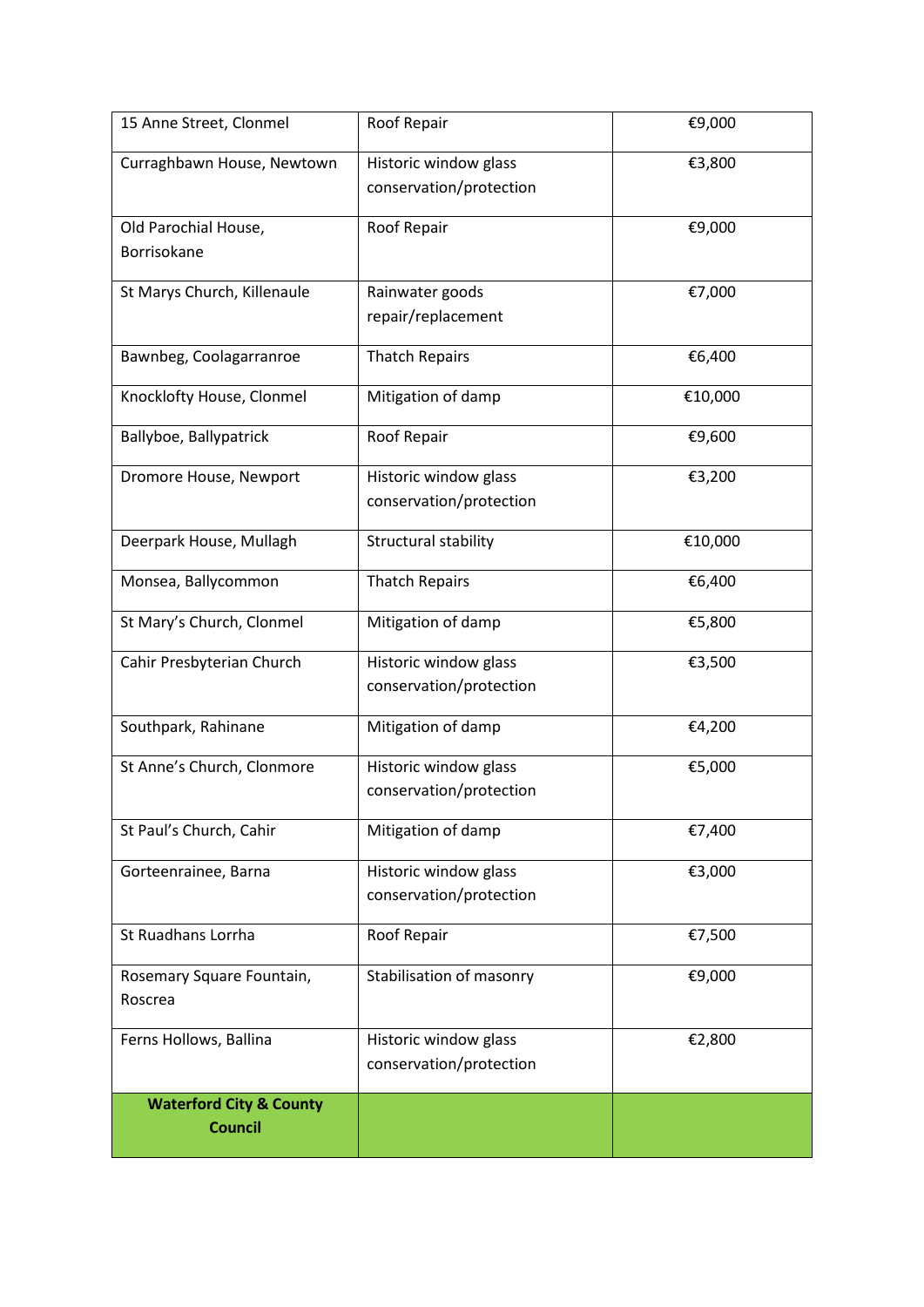| 1 Great Georges Street,           | External joinery repair      | €4,000  |
|-----------------------------------|------------------------------|---------|
| Waterford                         |                              |         |
| The Haven Hotel, Dock Rd,         | External joinery repair      | €15,000 |
| <b>Dunmore East</b>               |                              |         |
|                                   |                              |         |
| Annmont, South Mall, Lismore      | Roof repair, structures &    | €2,500  |
|                                   | coverings including leadwork |         |
| The Thatch, Ballinaparka, Aglish, | Thatching                    | €15,000 |
| Cappoquin                         |                              |         |
|                                   |                              |         |
| Thatch Cottage,                   | Thatching                    | €13,000 |
| Knockaunbrandaun, near            |                              |         |
| Birchall's Bridge, Ballymacarbry  |                              |         |
| Kildwan, Bonmahon                 | Thatching                    | €10,000 |
|                                   |                              |         |
| Shanballyanne, Ballymacarbry      | Thatching                    | €4,000  |
| via Clonmel                       |                              |         |
| Garranaspic, Kinsalebeg           | Thatching                    | €2,500  |
|                                   |                              |         |
| St Anne's Church, Fews,           | External joinery repair      | €15,000 |
| Kilmacthomas                      |                              |         |
|                                   |                              |         |
| Pillpark, Kinsalebeg via Youghal  | Thatching                    | €12,500 |
| Nire Vale, Ballymacarbry          | Stabilisation of masonry     | €7,000  |
|                                   |                              |         |
| Coole Cottage, Dunmore East       | Thatching                    | €7,500  |
| Ballyglan House, Ballyglan,       | External joinery repair      | €7,000  |
| Woodstown                         |                              |         |
|                                   |                              |         |
| Cappoquin House, Cappoquin        | Stabilisation of masonry     | €2,500  |
| Hayes Pub, Killea, Dunmore East   | Thatching                    | €4,000  |
|                                   |                              |         |
| Ballynatray House, Ballynatray    | Stabilisation of masonry     | €7,000  |
| St. Carthage's Cathedral, North   | Draught-proofing of windows, | €13,500 |
| Mall, Lismore                     | doors and other openings     |         |
|                                   |                              |         |
| Villierstown House,               | External joinery repair      | €7,000  |
| Villierstown, Cappoquin           |                              |         |
| Curragh, Ardmore                  | Thatching                    | €10,000 |
|                                   |                              |         |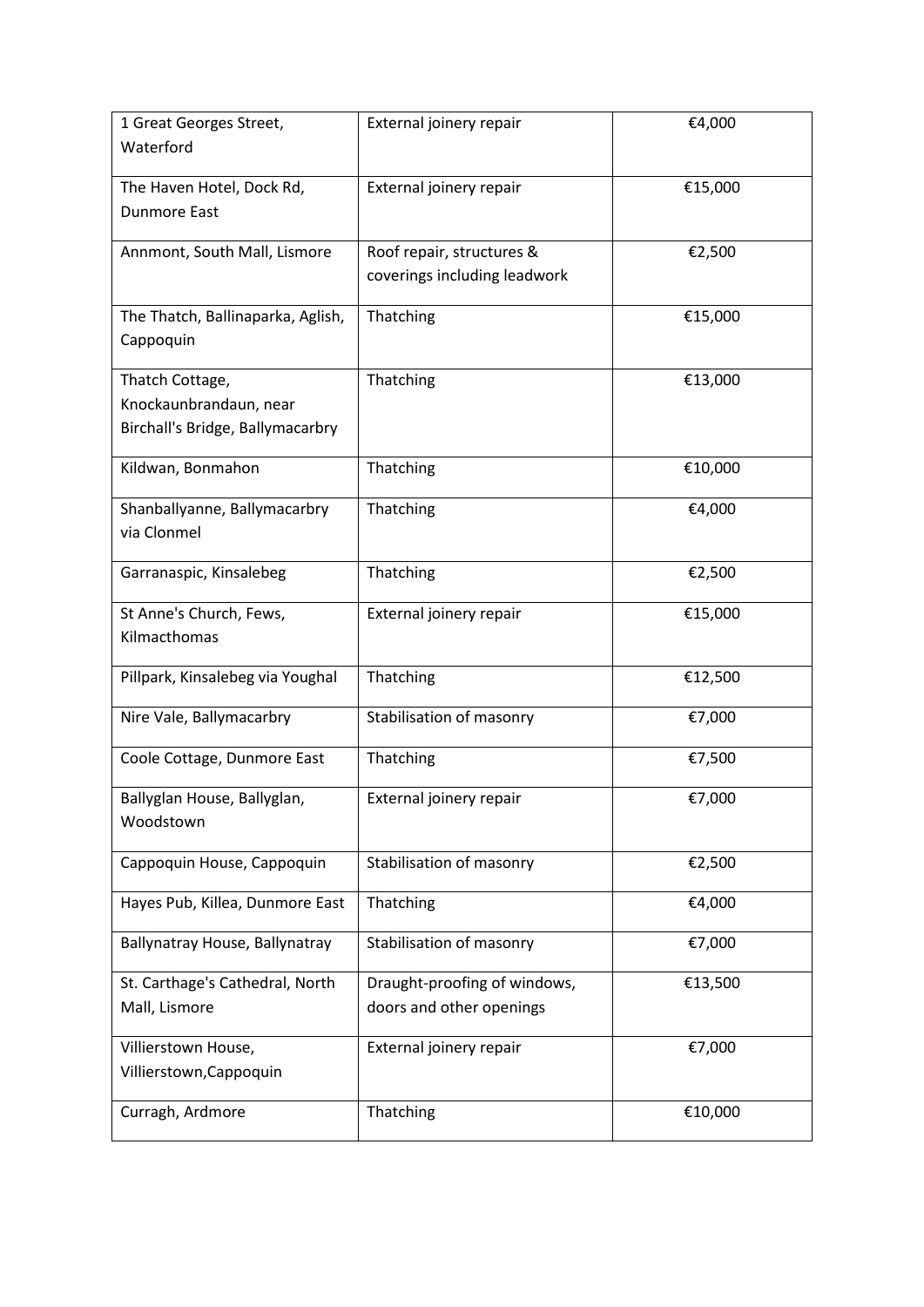| 12 Mayors Walk, Waterford                   | Roof repair, structures &    | €7,000  |
|---------------------------------------------|------------------------------|---------|
|                                             | coverings including leadwork |         |
| Crow Cottage, Pilltown,                     | Thatching                    | €10,000 |
| Kinsalebeg                                  |                              |         |
|                                             |                              |         |
| 4&5 Cathedral Square                        | Stabilisation of masonry     | €6,400  |
| <b>Westmeath County Council</b>             |                              |         |
| St Mary's Church, Moate                     | External wall repair         | €15,000 |
| Shannondale thatched cottage,               | Thatching                    | €11,500 |
| Meehan, Coosan                              |                              |         |
| Adamstown thatched cottage,                 | Thatching                    | €2,700  |
| Castletown Geoghegan                        |                              |         |
| Glenmore Hse, Bellview Road,                | External joinery repair      | €14,000 |
| Petitswood                                  |                              |         |
|                                             |                              |         |
| St Mary's Church, Church Street,<br>Athlone | External joinery repair      | €14,800 |
|                                             |                              |         |
| Clonaboy Thatched Cottage,                  | Thatching                    | €11,100 |
| Clonaboy                                    |                              |         |
| Old Barracks, Ballymore                     | Roof repair, structures &    | €13,000 |
|                                             | coverings including leadwork |         |
| Burges, Church Street, Athlone              | Roof repair, structures &    | €15,000 |
|                                             | coverings including leadwork |         |
| <b>Tullynally Castle Gates</b>              | External fixture repair      | €13,000 |
|                                             |                              |         |
| 60 Connaught St., Athlone                   | External joinery repair      | €2,500  |
| Mount Dalton House,                         | Roof repair, structures &    | €2,800  |
| Rathconrath                                 | coverings including leadwork |         |
| Railway Hse, Multyfarnham                   | Roof repair, structures &    | €11,000 |
|                                             | coverings including leadwork |         |
| Templemacateer House,                       | External fixture repair      | €14,800 |
| Horseleap                                   |                              |         |
|                                             |                              |         |
| <b>Wexford County Council</b>               |                              |         |
| Old Boyle House, Barntown                   | Roof repair, structures &    | €15,000 |
|                                             | coverings including leadwork |         |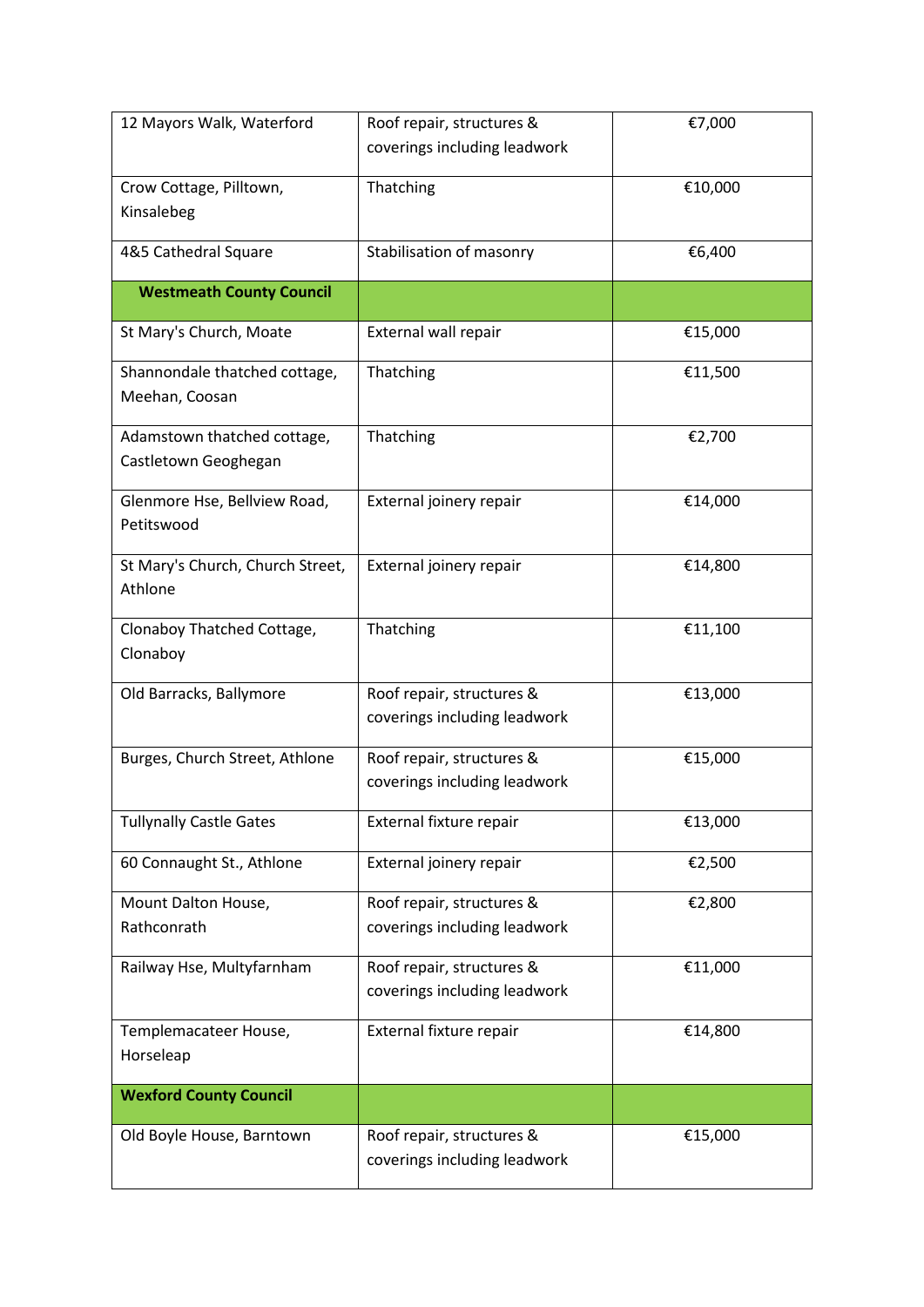| Ballyteige, Kilmore Quay                           | External wall repair                                                                      | €11,945.86 |
|----------------------------------------------------|-------------------------------------------------------------------------------------------|------------|
| An Teach Bán, Crossfarnogue,<br>Kilmore Quay       | Thatching                                                                                 | €14,250    |
| Yoletown Cottage, Yoletown,                        | Roof repair, structures &                                                                 | €15,000    |
| <b>Broadway</b>                                    | coverings including leadwork                                                              |            |
| Barntown Castle, Barntown                          | External wall repair                                                                      | €4,500     |
| Galbally, Enniscorthy                              | Mitigation of damp                                                                        | €3,750     |
| Misterin House, Adamstown,<br>Enniscorthy          | Roof repair, structures &<br>coverings including leadwork                                 | €3,835     |
|                                                    |                                                                                           |            |
| Waddingtown, Cleariestown                          | Thatching                                                                                 | €14,437    |
| Carrigbyrne House, Adamstown,<br>Enniscorthy       | Attic/loft insulation to pitched<br>roofs                                                 | €3,234.75  |
| The Old Deanery, Ferns,<br>Enniscorthy             | Historic window glass<br>conservation/protection, Lime<br>rendering, External wall repair | €15,000    |
| Ballystraw, Duncannon                              | Roof repair, structures &<br>coverings including leadwork                                 | €15,000    |
| Teach Dearg, Crossfarnogue,<br>Kilmore Quay        | Roof repair, structures &<br>coverings including leadwork                                 | €9,500     |
| <b>Wicklow County Council</b>                      |                                                                                           |            |
| Darraghville, Kilcoole                             | Removal of inappropriate<br>external render and replacement<br>with lime                  | €11,000    |
| Wicklow Gaol, Wicklow Town                         | Repair of window cills                                                                    | €8,000     |
| St. Kevin's Church, Laragh                         | Repairs to front porch                                                                    | €2,000     |
| Ballyarthur House, Arklow                          | Investigative and consolidation<br>works to gable wall                                    | €11,000    |
| 2 Bayswater Terrace, Greystones                    | Repair of sash windows and<br>renewal of roof                                             | €10,000    |
| Ballinatone Church, Ballinatone<br>lower, Rathdrum | Repair of window frames and<br>cleaning of stained glass                                  | €10,000    |